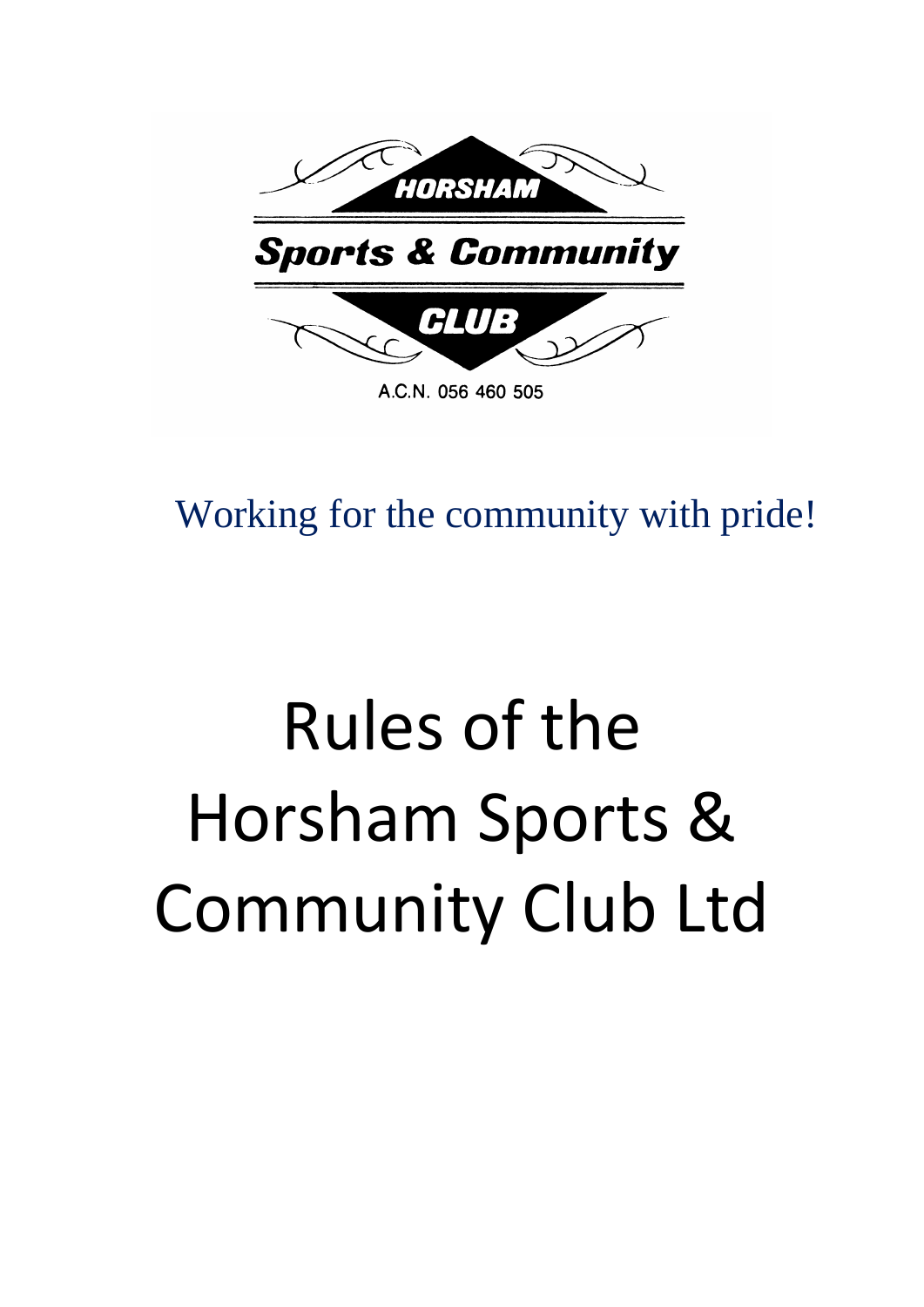| NAME 1                                                               |  |
|----------------------------------------------------------------------|--|
|                                                                      |  |
|                                                                      |  |
| DISTRIBUTION OF PROFITS, COMMISSIONS, ALLOWANCES AND REMUNERATION  1 |  |
|                                                                      |  |
|                                                                      |  |
|                                                                      |  |
|                                                                      |  |
|                                                                      |  |
|                                                                      |  |
|                                                                      |  |
|                                                                      |  |
|                                                                      |  |
|                                                                      |  |
|                                                                      |  |
|                                                                      |  |
|                                                                      |  |
|                                                                      |  |
|                                                                      |  |
|                                                                      |  |
|                                                                      |  |
|                                                                      |  |
|                                                                      |  |
|                                                                      |  |
|                                                                      |  |
|                                                                      |  |
|                                                                      |  |
|                                                                      |  |
|                                                                      |  |
|                                                                      |  |
|                                                                      |  |
|                                                                      |  |
|                                                                      |  |
|                                                                      |  |
|                                                                      |  |
|                                                                      |  |
|                                                                      |  |
|                                                                      |  |
|                                                                      |  |
|                                                                      |  |
|                                                                      |  |
|                                                                      |  |
|                                                                      |  |
|                                                                      |  |
|                                                                      |  |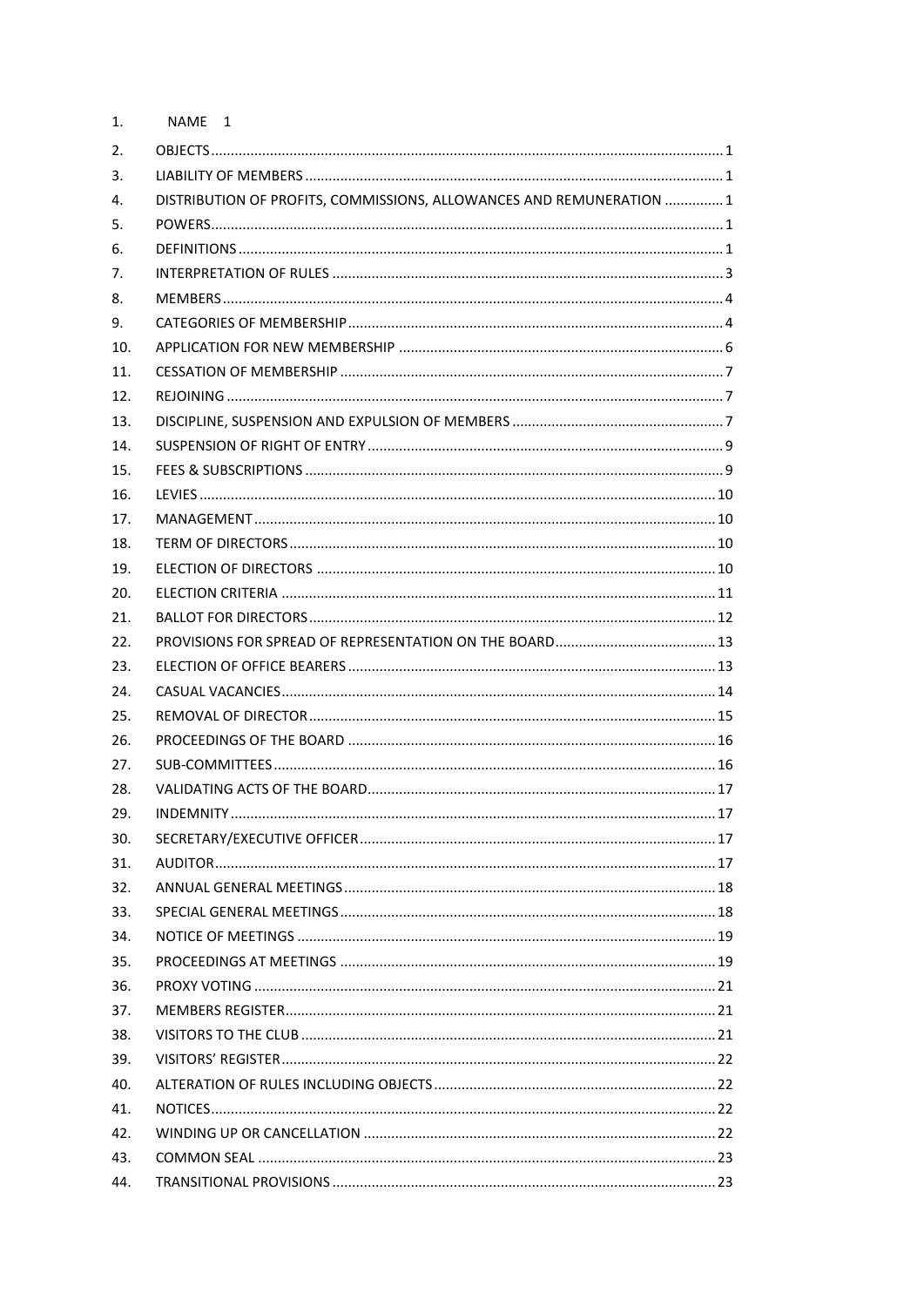## **1. NAME**

<span id="page-2-0"></span>The name of the Club is Horsham Sports & Community Club Limited (**the Club**).

## <span id="page-2-1"></span>**2. OBJECTS**

The Objects for which the Club is established are:

- (a) purposes beneficial to the Community and community service including the development, promotion, advancement, assistance and encouragement of sport, health and community based bodies in the Wimmera District or such other places as may be determined from time to time; and
- (b) to undertake and/or to do all things or activities as are necessary, incidental or conducive to the advancement of these objects including providing services and facilities to Members and engaging in income generating activities.

#### <span id="page-2-2"></span>**3. LIABILITY OF MEMBERS**

Members will not be required to contribute any funds to the Club's property on a winding up of the Club in excess of the amount payable by Members pursuant to Rul[e 42.4.](#page-23-4)

## <span id="page-2-3"></span>**4. DISTRIBUTION OF PROFITS, COMMISSIONS, ALLOWANCES AND REMUNERATION**

- <span id="page-2-7"></span>4.1 All profits, other income and property of the Club must be applied solely in promoting the Club and its Objects (including being invested for the Club's benefit) and no dividend, gift, division or bonus in money or other equivalent by way of profit or otherwise may be paid or made by the Club to or amongst any of the Members except for:-
	- (a) the payment in good faith of remuneration and out of pocket expenses of any officers or servants of the Club;
	- (b) payment to any Member in return for any services actually rendered to the Club or for goods supplied in the ordinary and usual course of business;
	- (c) the payment of reasonable interest on money borrowed from any Member; or
	- (d) honoraria as approved under Rule [4.3](#page-2-6)
- 4.2 Without limiting Rule [4.1,](#page-2-7) no Director, Member, employee or agent of the Club may receive any payment of any amount by way of commission or allowance from the Club's receipts for the supply of liquor.
- <span id="page-2-6"></span>4.3 Notwithstanding Rule [4.1,](#page-2-7) the Members in General Meeting may grant an honorarium to a Director as the Members deem appropriate.

#### <span id="page-2-4"></span>**5. POWERS**

The Club may, in any manner permitted by the Act, exercise any power, take any action or engage in any conduct or procedure which, under the Act, a company limited by guarantee may exercise, take or engage in, subject to these Rules.

#### <span id="page-2-5"></span>**6. DEFINITIONS**

6.1 In these Rules unless the contrary is indicated by the context:

*The term means*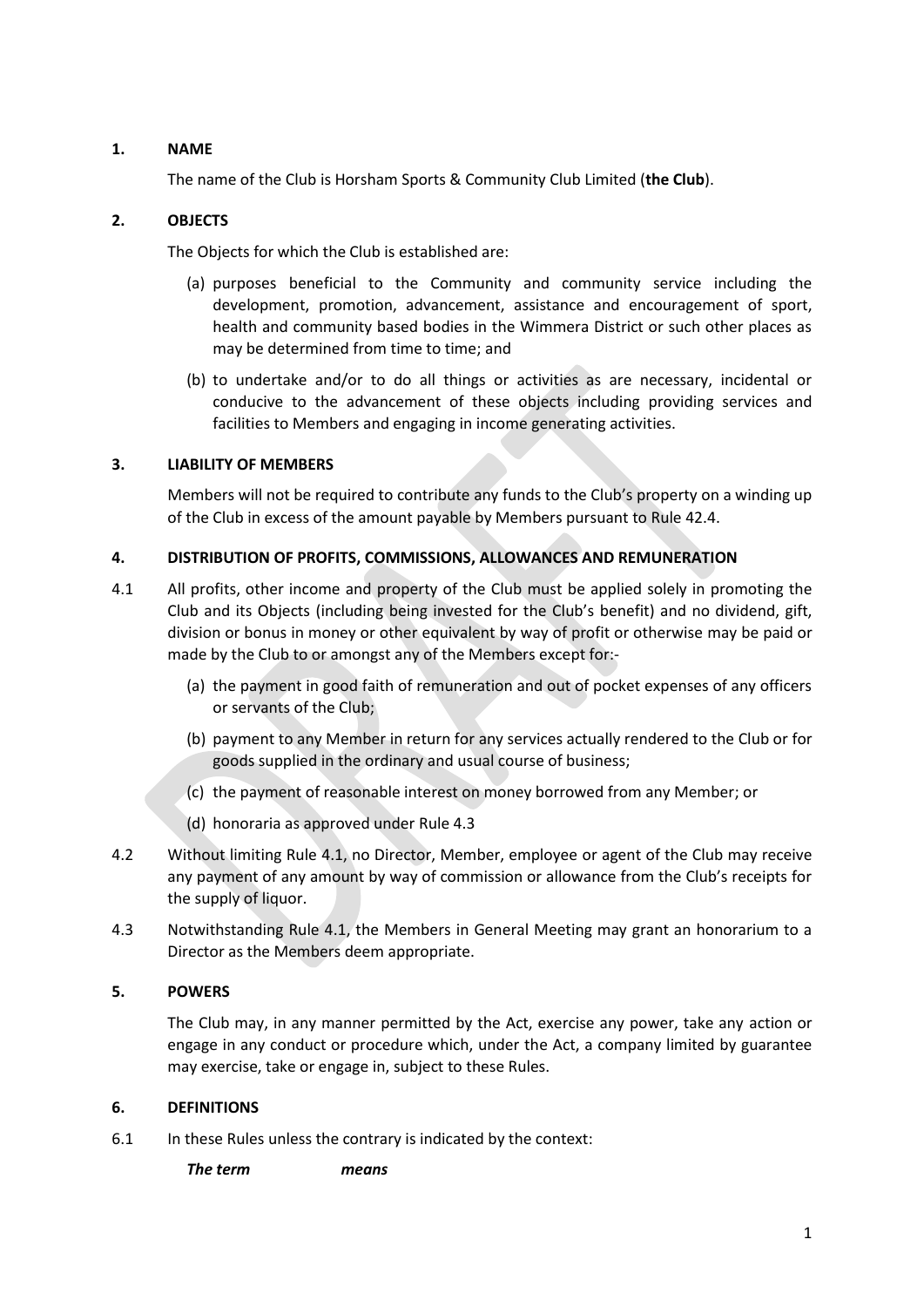| Act                                                       | the Corporations Act 2001 (Cth).                                                                                                                                                                                                                                                                                                                        |
|-----------------------------------------------------------|---------------------------------------------------------------------------------------------------------------------------------------------------------------------------------------------------------------------------------------------------------------------------------------------------------------------------------------------------------|
| <b>Annual</b><br>General<br><b>Meeting</b>                | the annual meeting of Members convened under Rule 32.                                                                                                                                                                                                                                                                                                   |
| <b>Approved</b><br>Candidate                              | a nominee for election to the Board who has been<br>approved by the Board as meeting the Election Criteria.                                                                                                                                                                                                                                             |
| <b>Approval Forms</b>                                     | pdf versions of the on-line application forms for VGCCC<br>approval as an associated individual of the Club.                                                                                                                                                                                                                                            |
| <b>Approved</b><br><b>Associated</b><br><b>Individual</b> | a person who is approved by the VGCCC (or any other<br>statutory body which is required to approve individuals to<br>be associated with an entity that holds a venue operator's<br>licence &/or a liquor licence) as an approved associated<br>individual of the Club.                                                                                  |
| <b>Board</b>                                              | the Board of management of the Club as set out in Rule<br>17.1, comprising the officer bearers and ordinary<br>Directors.                                                                                                                                                                                                                               |
| <b>By-Law</b>                                             | a directive of the Board made under Rule 17.4(a).                                                                                                                                                                                                                                                                                                       |
| Community-<br><b>Based Group</b>                          | a not-for-profit association (either incorporated or not)<br>that operates in a defined area in the Wimmera eg the<br>Minyip CFA is a community-based group, and the CFA and<br>the CFA District 17 and the CFA as constituted under the<br>Country Fire Authority Act 1958 are not community-based<br>groups, but instead are community organisations. |
| <b>Community</b><br><b>Organisation</b>                   | a not-for-profit association (either incorporated or not)<br>that operates over a broad area and has branches or<br>affiliated groups in smaller defined areas eg Feemasons is<br>Community Organisation and Wimmera Lodge 70<br>a<br>Horsham is a community-based group.                                                                               |
| <b>Director</b>                                           | a Member of the Board including Office Bearers and<br>ordinary Directors.                                                                                                                                                                                                                                                                               |
| <b>Election Criteria</b>                                  | the criteria adopted by the Board as the criteria required for<br>election to the Board and must include:<br>(a)<br>commitment to the advancement of the Objects set<br>out in Rule 2;                                                                                                                                                                  |
|                                                           | commitment to compliance with these Rules; and<br>(b)                                                                                                                                                                                                                                                                                                   |
|                                                           | possession of a skill-set required to provide the then<br>(c)<br>current Board with the skills necessary for proper<br>management of the Club.                                                                                                                                                                                                          |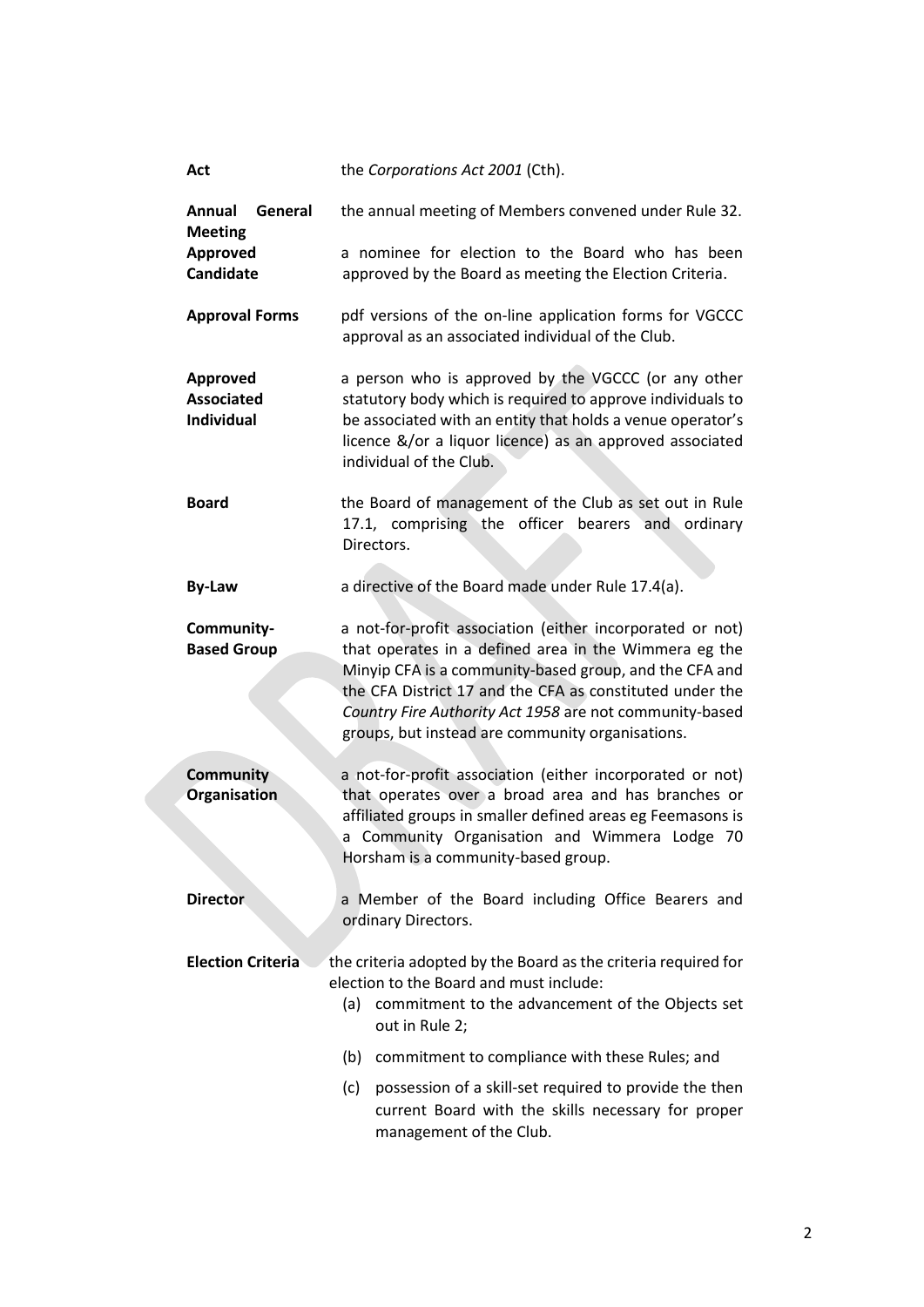| Fee                                                                  | any amount of money which must be paid to the Club by<br>a Member which is not an annual subscription.                                                                                     |
|----------------------------------------------------------------------|--------------------------------------------------------------------------------------------------------------------------------------------------------------------------------------------|
| <b>Financial year</b>                                                | the year commencing 1 July to 30 June.                                                                                                                                                     |
| <b>Gaming Licence</b>                                                | a licence or permit granted under Gambling Regulation Act<br>2003 (Vic).                                                                                                                   |
| <b>General meeting</b>                                               | both a Special General Meeting convened in accordance<br>with Rule 33 and the Annual General Meeting.                                                                                      |
| <b>Liquor Accord</b>                                                 | Horsham Community Liquor Licensing Accord and any<br>successor or replacement thereto.                                                                                                     |
| <b>Liquor Licence</b>                                                | licence or permit granted under the Liquor Control Reform<br>Act 1998.                                                                                                                     |
| <b>Member</b>                                                        | a member of the Club.                                                                                                                                                                      |
| <b>Objects</b>                                                       | the objects for which the Club was established as set out<br>in Rule 2.                                                                                                                    |
| Ordinary<br><b>Directors</b>                                         | Members of the Board who are not Office Bearers and who<br>are Directors for the purposes of the Act.                                                                                      |
| <b>Office Bearers</b>                                                | those Members of the Board who hold the positions set<br>out in Rule 17.2 and who are Directors for the purposes of<br>the Act.                                                            |
| Rule                                                                 | a clause in this document.                                                                                                                                                                 |
| <b>Rules</b>                                                         | this document which is the Club's constitution.                                                                                                                                            |
| <b>Secretary</b>                                                     | the person described as the secretary for the purpose of<br>the Act under Rule 30                                                                                                          |
| <b>Special</b><br>General<br><b>Meeting</b><br><b>Voting Members</b> | a meeting of the Members that is convened under Rule 33<br>and is not the Annual General Meeting.<br>Honorary Life Members and HSCC Members whose annual<br>subscriptions are not overdue. |

# <span id="page-4-0"></span>**7. INTERPRETATION OF RULES**

#### 7.1 In these Rules:

- (a) words of the singular will where the context so admits imply the plural and vice versa;
- (b) a reference to all or any part of a statute, Rule, regulation or ordinance (statute) includes that statute as amended, consolidated, re-enacted or replaced from time to time;
- (c) the headings are used for convenience only and do not affect the interpretation of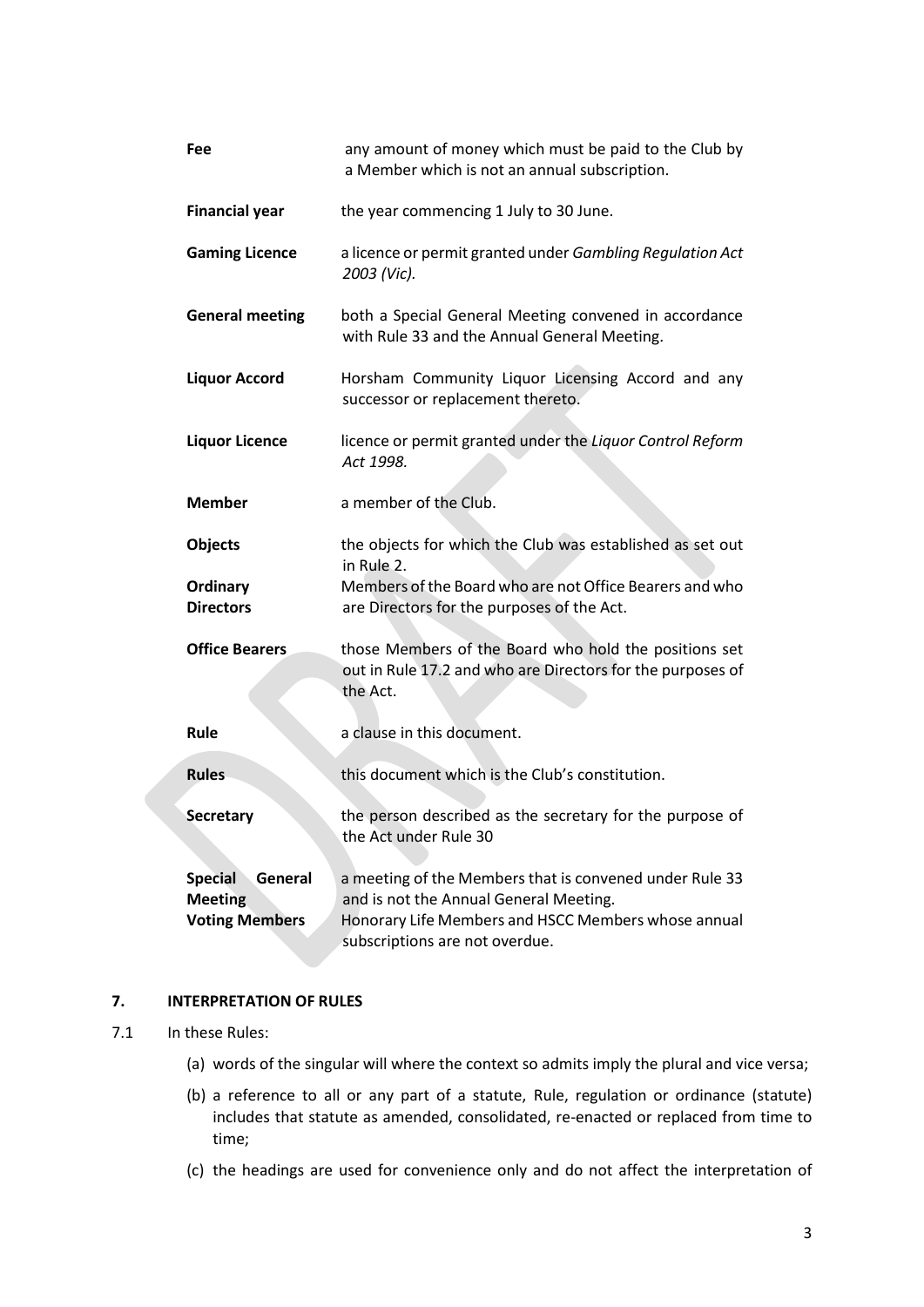these Rules;

- (d) wherever "include" or any form of that word is used, it must be construed as if it were followed by "(without being limited to)";
- (e) the words "in writing" include any communication sent by letter, facsimile transmission or email or any other form of communication capable of being read by the recipient;
- (f) a reference to a thing includes a part of that thing; and
- (g) a reference to any agency or body, if that agency or body ceases to exist or is reconstituted, renamed or replaced or has its powers or functions removed (defunct body), means the agency or body that performs most closely the functions of the defunct body.

# 7.2 If these Rules provide for the Board to do anything or make an appointment or determination or act in any way - it means that the Board may also revoke and/or change that action or appointment or determination from time to time.

7.3 If any dispute occurs as to the interpretation of any of the Rules (including the Objects) such dispute must be referred to the Board whose decision will be binding on all Members unless and until such decision is reversed or altered by a special resolution of the Members or a court of law.

# <span id="page-5-0"></span>**8. MEMBERS**

- 8.1 The Members are:
	- (a) every person who at the adoption of these Rules is a Member; and
	- (b) every person who on or after the adoption of these Rules becomes a Member.
- 8.2 No person will become an honorary member of the Club or be exempted from the obligation to pay the regular subscription for Membership of the Club except those possessing the qualifications defined in these Rules and the admission or exemption is in accordance with these Rules.
- 8.3 Where, as a consequence of adoption of these Rules, there is no category of Membership which corresponds exactly to a particular Member's category of Membership immediately prior to the adoption of these Rules, the Board must allocate that Member to a category of Membership under these Rules which corresponds most closely to the category of Membership enjoyed by that Member, immediately prior to the adoption of these Rules.
- 8.4 All Members are entitled to:
	- (a) use the Club's facilities in accordance with these Rules and the By-Laws; and
	- (b) introduce visitors to the Club's facilities in accordance with Rul[e 38.](#page-22-2)
- 8.5 Only Voting Members are entitled to:
	- (a) nominate for election to the Board;
	- (b) be elected or appointed to the Board; and
	- (c) vote at General Meetings.
- <span id="page-5-1"></span>**9. CATEGORIES OF MEMBERSHIP**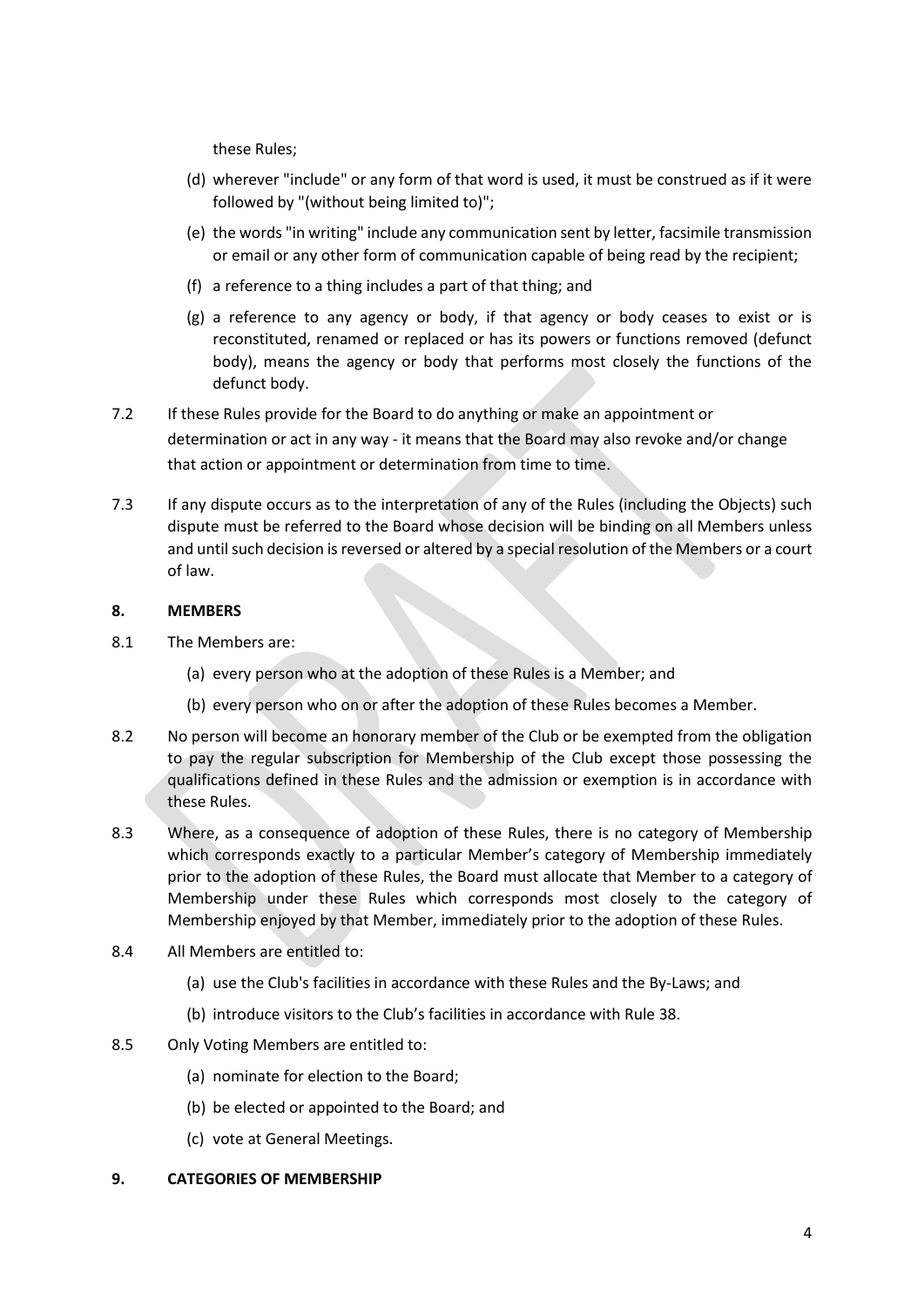#### **9.1 HSCC Members**

Any person over the age of 18 years may apply to become a HSCC Member.

#### **9.2 Honorary Life Members**

- (a) The Board may resolve to recommend any Member who has been a HSCC Member for at least 5 years and has rendered outstanding service to the Club for Honorary Life Membership.
- (b) The Board's recommendation must be put to the Members at a General Meeting following the date that the Board made the resolution, and if majority of 75% of Members present and voting at the General Meeting approves the recommendation, the Member will be elected as an Honorary Life Member.
- (c) Honorary Life Members are not required to pay annual subscriptions.
- (d) Honorary Life Members have all the rights of HSCC Members.

## **9.3 Corporate Members**

- (a) Any organisation which carries on business may apply for Corporate Membership.
- (b) The application for Corporate Membership must be in accordance with Rule [10](#page-7-0) and must include the names and addresses of the Corporate Member's nominees.
- (c) The Corporate Member's nominees must be officers or employees of the Corporate Member and be over the age of 18 years.
- (d) The Corporate Member's nominee/s must be approved by the Board.
- (e) The Secretary must keep appropriate records of the names and addresses of the nominees of all Corporate Members.
- (f) Neither Corporate Members nor their nominees are Voting Members and may not stand for election or nominate any other Members for election.

# **9.4 Honorary Members**

- (a) Any person who meets one or more of the following criteria will be an Honorary Member for the days on which they meet that criteria:
	- (i) any person who is attending at the Club's premises for an official function;
	- (ii) any person who is a member of any other club which the Board may determine as providing reciprocal rights and benefits, and is of a category of membership at that other club as approved by the Board as eligible for Honorary Membership; or
	- (iii) any person whom the Board determines has rendered distinguished service to the community or special services to the Club.
- (b) All Honorary Members must provide the Club with their names and addresses in a form as required by the Board.
- (c) Honorary Members are not required to pay annual subscriptions.
- (d) The Secretary must keep appropriate records of the names and addresses of all Honorary Members. Such records must specify the occasion or period in respect of which Honorary Membership is granted.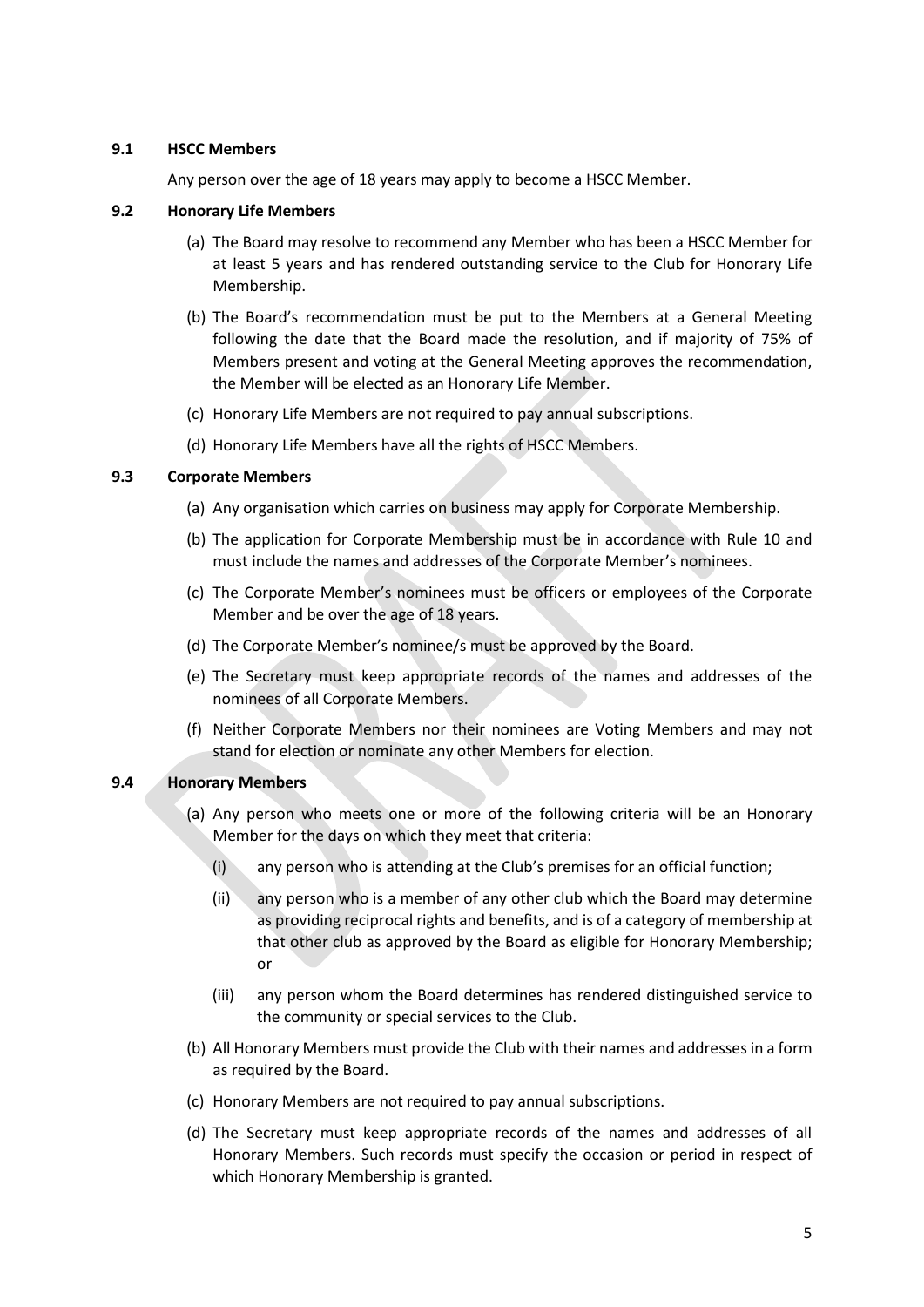- (e) Honorary Members are not Voting Members and may not stand for election or nominate any other Members for election.
- (f) The Board has the power to cancel the Membership of any Honorary Member without notice and without providing any reason.

#### **9.5 New Categories of Members**

The Board may introduce new categories of Membership in addition to the Membership categories set out above, and the Board may ascribe to those categories of Membership such privileges as the Board determines, provided always that the Board must not ascribe any voting rights to any new category of Membership introduced in accordance with this Rule, and no new category of Member will be entitled to vote at any General Meeting, or be eligible for election to the Board, or to propose or second any other Member for election to the Board.

#### <span id="page-7-0"></span>**10. APPLICATION FOR NEW MEMBERSHIP**

- 10.1 The procedure set out in this Rule [10](#page-7-0) applies to applications for Membership of the HSCC Members and Corporate Members. For other categories of Membership refer to the procedure set out in Rule [9](#page-5-1) for the particular Membership category.
- <span id="page-7-3"></span><span id="page-7-1"></span>10.2 Every application for Membership must be made in writing on a form approved by the Board and must contain the following details:
	- (a) full name and address of the applicant;
	- (b) the category of Membership for which the applicant is applying;
	- (c) the name of any sporting club and/or a community-based group to which the applicant is aligned (if any);
	- (d) the codes of sport and/or community organisation that the applicant represents (if any);
	- (e) if the application is for Corporate Membership, the names and addresses of the Corporate Member's nominees; and
	- (f) any other information that the Board requires.
- <span id="page-7-2"></span>10.3 A Member may nominate or be aligned with more than one sporting club or code of sport or community based group or community organisation.
- 10.4 The application for Membership must be delivered to the Secretary and on payment of the entrance fee (if any) the applicant will be a Member subject to approval by the Board.
- 10.5 All applications for Membership must be referred to the Board, and the Board must consider each application at a Board Meeting and decide whether to approve each applicant as a Member.
- 10.6 If requested to do so by the Board, the Secretary must write to any new Member requesting the new Member to attend an interview with the Board.
- 10.7 If the Board does not approve a new Member, the Secretary must as soon as possible notify the new Member of the resolution and refund any fee paid and will not be required to provide reasons for the resolution.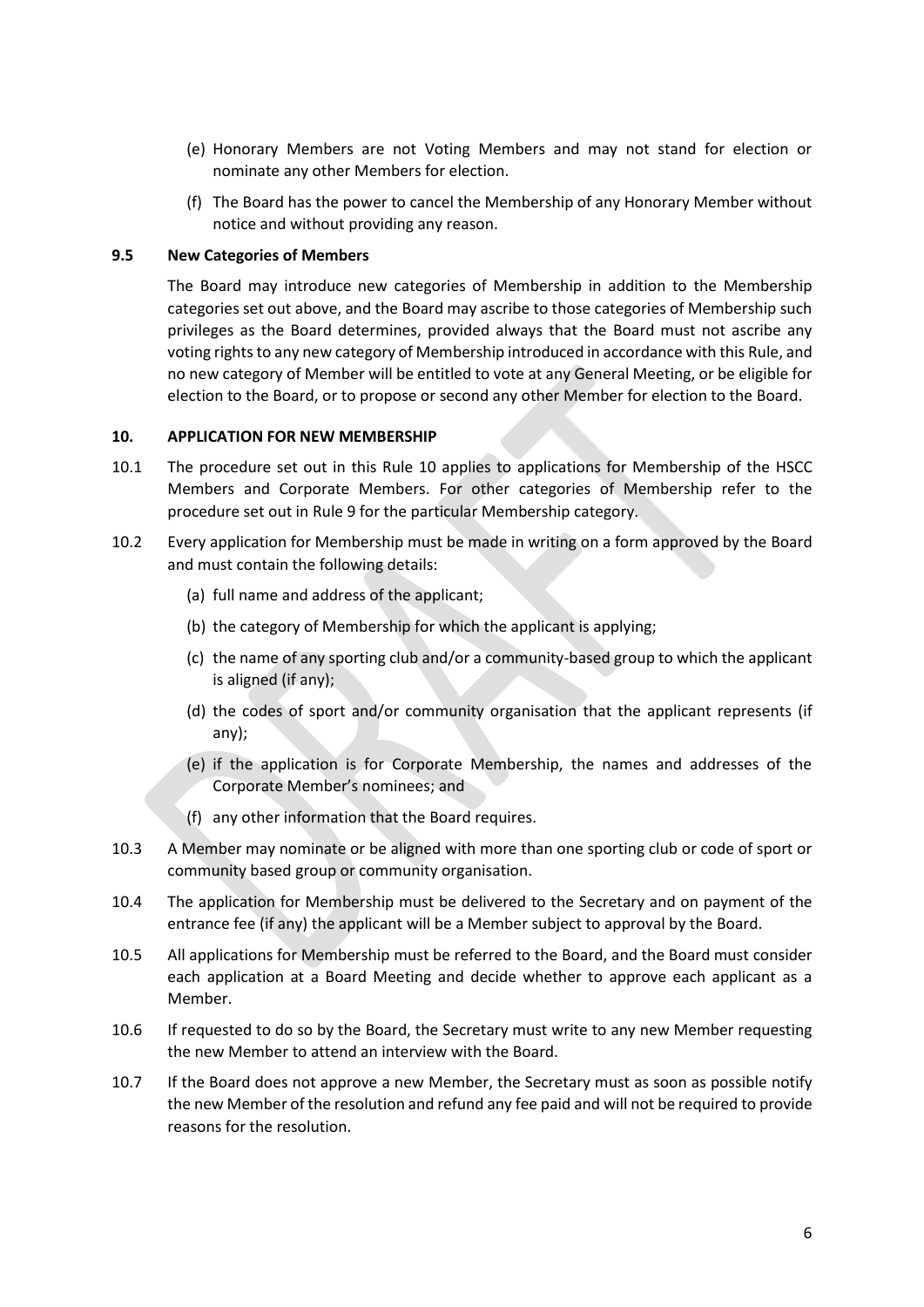#### <span id="page-8-0"></span>**11. CESSATION OF MEMBERSHIP**

- 11.1 Any Member may resign Membership by notifying the Secretary in writing prior to 1 January in the year that the Member wishes to resign. If the written notice of resignation is not received prior to 1 January in the relevant year, the Board may determine that the resigning Member is liable to pay the annual subscription for the next ensuing Financial Year.
- 11.2 If a notice of resignation is stated to be effective prior to 31 December in any year, the resigning Member will not be entitled to any refund of subscriptions paid.
- 11.3 A Member ceases to be a Member if:
	- (a) they are expelled as a result of disciplinary action in accordance with Rule [13;](#page-8-2) or
	- (b) the provisions of rul[e 15.4](#page-11-7) apply.
- 11.4 If a Member ceases to be a Member for any reason (including as a result of disciplinary action in accordance with Rule [13\)](#page-8-2), the Member will remain liable to pay any subscription or fee due at the time that Membership ceases and will not be entitled to any refund of any subscription or fee paid in advance, unless otherwise determined by the Board.

## <span id="page-8-1"></span>**12. REJOINING**

A Member who has ceased to be a Member and subsequently re-joins as a Member, will not be required to pay any entrance fee unless the entrance fee payable at the time of re-joining is greater than the entrance fee paid by the Member when they originally joined, in which case the Board may require the re-joining Member to pay the difference between the two amounts.

# <span id="page-8-2"></span>**13. DISCIPLINE, SUSPENSION AND EXPULSION OF MEMBERS**

- 13.1 If the Board or a Director receives information, in writing, orally or otherwise (**the information**), alleging that a Member:
	- (a) has refused or neglected to comply with these Rules or the By-Laws; or
	- (b) has been guilty of conduct unbecoming of a Member or prejudicial to the interests of the Club –

the Board must consider the information at a duly convened Board Meeting.

- 13.2 If, after considering the information, the Board determines that the information requires further investigation, the Board must convene a Board Meeting for the purpose of investigating the information (the Board may conduct other business at this meeting).
- 13.3 If the Board convenes a meeting in accordance with Rule 13.2, the Board must:
	- (a) ensure that the Board Meeting is held no sooner than seven days after the Member receives the notice under in Rule [13.3\(b\);](#page-8-3) and
	- (b) give the Member notice that the Board will consider the information at a Board Meeting and that the Member may be sanctioned by the Board.
- <span id="page-8-3"></span>13.4 The notice referred to in Rule [13.3\(b\)](#page-8-3) must:
	- (a) contain a copy or a précis of the information;
	- (b) state the date, place and time of the Board Meeting;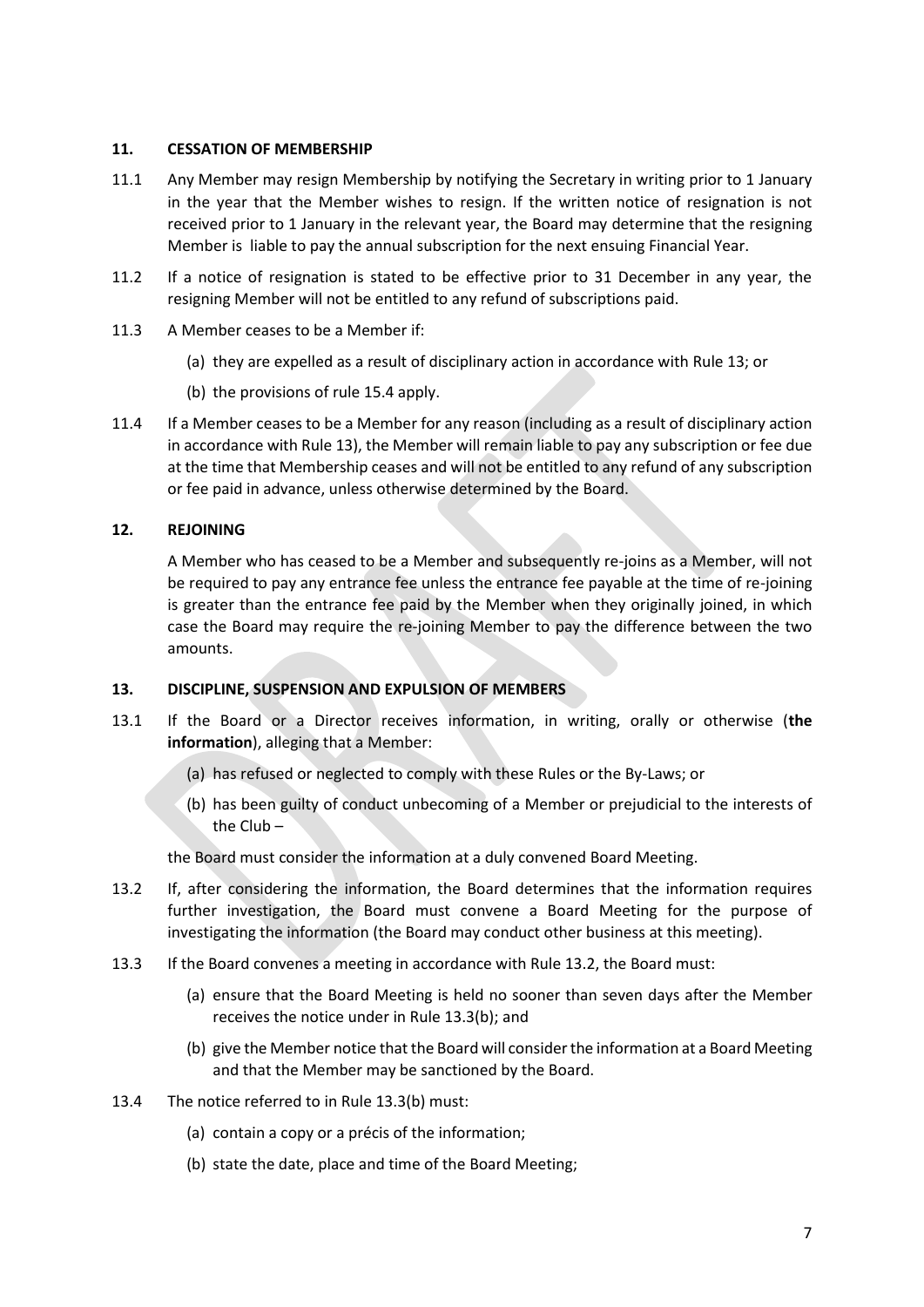- (c) advise the Member that they may:
	- (i) attend the Board Meeting with or without representatives and address the Board on the information and the imposition of a sanction; and/or
	- (ii) give to the Board before the date of that meeting a written statement addressing the information and the imposition of a sanction; and
- (d) contain a copy of the discipline procedure set out in this Rule [13.](#page-8-2)
- 13.5 At the Board Meeting, the Board must:
	- (a) give to the Member an opportunity to be heard on the substance of the information and the sanction to be imposed on the Member;
	- (b) give due consideration to any written statement submitted by the Member;
	- (c) determine whether the Member should be sanctioned and if so decide to impose one or more of the following sanctions:
		- (i) expel the Member from the Club;
		- (ii) suspend the Member from Membership for a specified period; or
		- (iii) impose any appropriate requirement or restriction on the Member.
- 13.6 If the Board resolves to impose a sanction on the Member (**the Sanctioning Resolution**), the Board must as soon as possible after the meeting give notice to the Member stating:
	- (a) the details of Sanctioning Resolution;
	- (b) that the Member may, no later than 48 hours after receipt of the notice, give the Secretary a notice to the effect that they wish to appeal against the Sanctioning Resolution at a General Meeting; and
	- (c) that if the Member chooses to appeal against the Sanctioning Resolution at a General Meeting they may:
		- (i) attend that General Meeting; or
		- (ii) give to the Board before the date of that General Meeting a written statement seeking revocation or amendment of the Sanctioning Resolution (**the Appeal Notice**):.
- 13.7 If the Secretary receives an Appeal Notice:
	- (a) the Sanctioning Resolution will be effective pending the outcome of the resolution under Rule [13.8\(d\);](#page-10-2) and
	- (b) the Board must convene a General Meeting to be held within 35 days after the date on which the Secretary received the Appeal Notice.
- <span id="page-9-0"></span>13.8 At a General Meeting convened under Rule [13.7\(b\):](#page-9-0)
	- (a) no business other than the question of the appeal against the Sanctioning Resolution may be transacted;
	- (b) the Board may place before the meeting details of the grounds for the Sanctioning Resolution and the reasons for passing the Sanctioning Resolution;
	- (c) the Member must be given an opportunity to be heard, or in the absence of the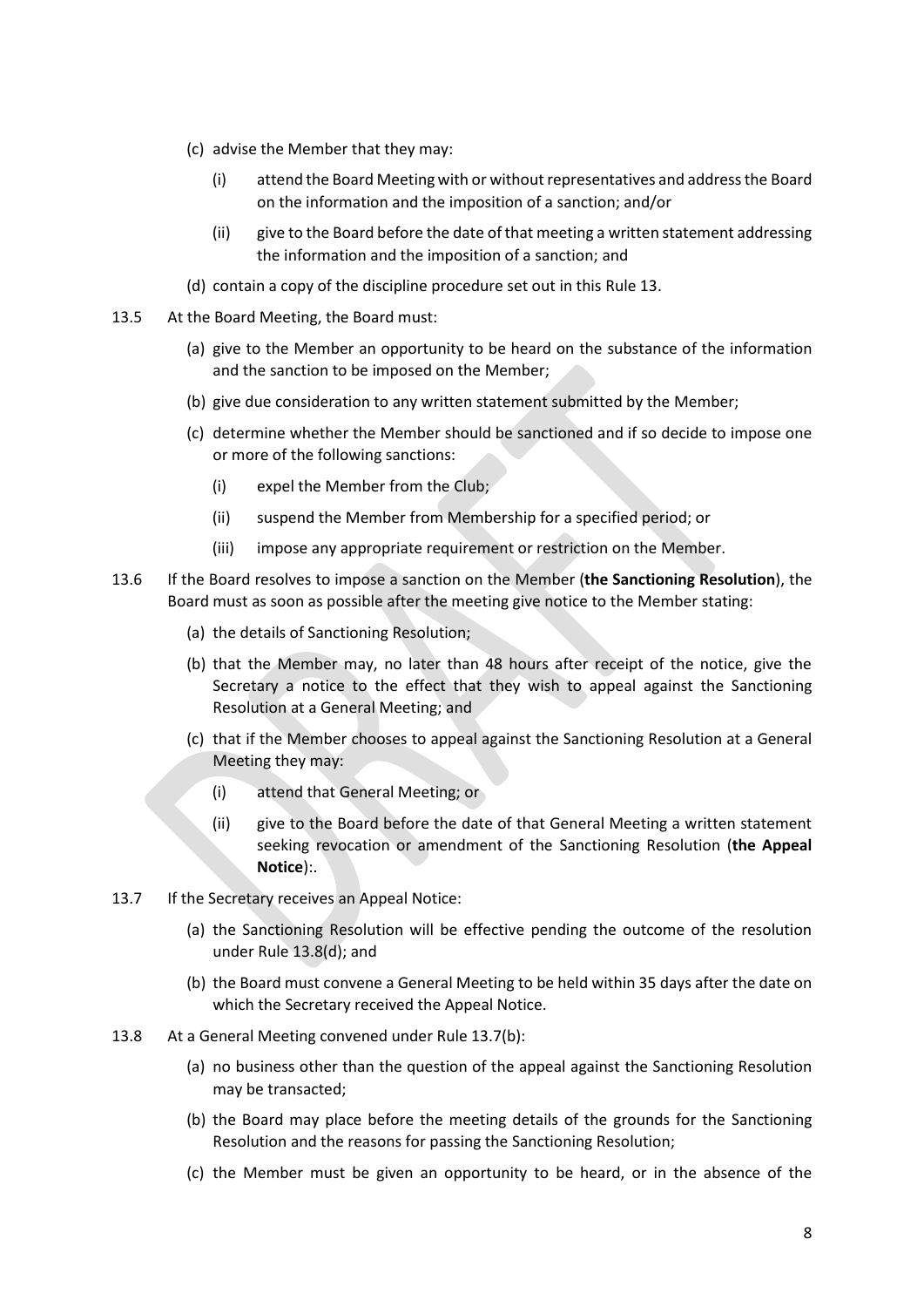Member, the Board must read to the General Meeting any written statement submitted prior to the General Meeting by the Member; and

- (d) the Voting Members present will vote on the question whether the Sanctioning Resolution should be confirmed or revoked.
- <span id="page-10-2"></span>13.9 If, at the General Meeting,:
	- (a) a majority of the Voting Members vote in favour of confirmation of the Sanctioning Resolution, the Sanctioning Resolution is confirmed; and
	- (b) in any other case, the Sanctioning Resolution is revoked.
- 13.10 If the Members vote at the General Meeting to revoke the Sanctioning Resolution, the Members may resolve that, based only on the information before them at the General Meeting, the Member has refused or neglected to comply with these Rules or has been guilty of conduct unbecoming of a Member or prejudicial to the interests of the Club and substitute an appropriate sanction in place of the Sanctioning Resolution.
- 13.11 The provisions set out in this Rule [13](#page-8-2) do not in any way affect the operation of Rule 14.
- 13.12 Throughout the disciplinary procedure in this Rule 13 the Board must observe the principles of natural justice and afford procedural fairness to the Member.

#### <span id="page-10-0"></span>**14. SUSPENSION OF RIGHT OF ENTRY**

- <span id="page-10-3"></span>14.1 If, in the reasonable opinion of the Secretary (or their delegate), a Member's presence on the Club's premises will result in the Club contravening the *Liquor Control Reform Act 1998* or the Liquor Accord, the Secretary (or their delegate) may withdraw the Member's right of entry to the Club's premises for such reasonable period as the Secretary (or their delegate) considers appropriate.
- 14.2 The Secretary (or their delegate) must inform the Board of the withdrawal of a Member's right of entry under Rule [14.1](#page-10-3) and the withdrawal will be "information" for the Board to consider under Rule [13,](#page-8-2) provided always that the Member's right of entry will remain withdrawn until the final determination of the matter in accordance with Rule [13](#page-8-2) or expiry of the period of withdrawal – whichever is the earlier.

#### <span id="page-10-1"></span>**15. FEES & SUBSCRIPTIONS**

- 15.1 Subject to these Rules, the entrance fees and annual subscription for each category of Membership must be determined by the Board, and the Board may determine that there will be no entrance fee or annual subscription for any particular Members or category of Membership; or that particular Members or category of Membership will be entitled to a discounted entrance fee or annual subscription. For example, the Board may determine that there will be a discounted (or no) entrance fee or annual subscription for a Member who is the spouse or domestic partner of a Member. This example does not exhaust the Board's discretion in this regard.
- 15.2 All annual subscriptions are due and payable in advance on 1 January in each year and the Board may determine that all Members or particular Members may pay annual subscriptions and/or fees by instalments.
- <span id="page-10-4"></span>15.3 Members may change their allegiance under rule [10.2\(c\)](#page-7-1) or their representation under rule [10.2\(d\)](#page-7-2) or both the allegiance and representation in any year by notifying the Secretary in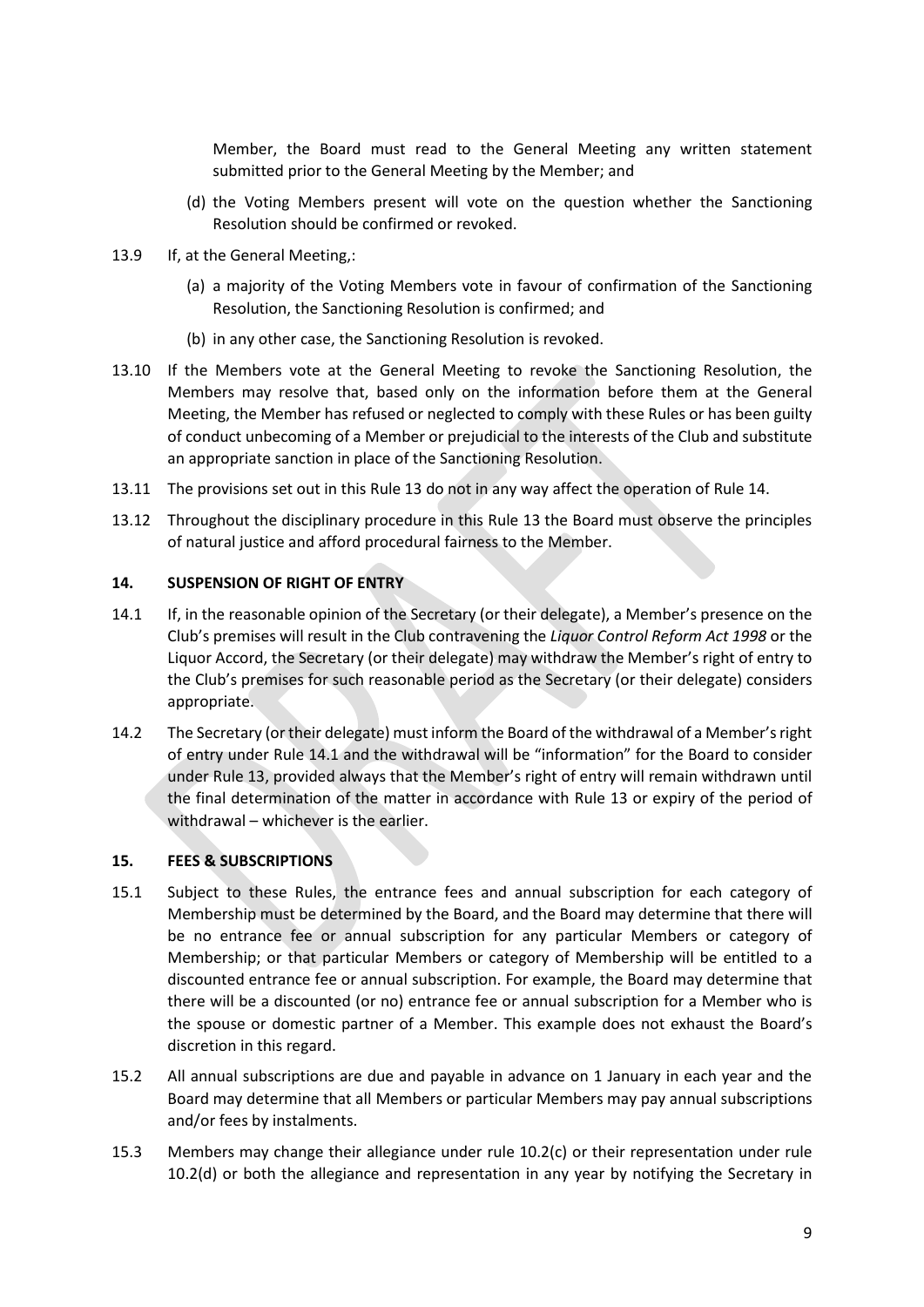writing at the same time as they pay their annual subscription for that year.

- <span id="page-11-7"></span>15.4 Subject to Rule [15.5](#page-11-8) if a Member's fee and/or annual subscription remains unpaid for two months, that Member's Membership ceases and the Member will cease to be entitled to any of the privileges of Membership.
- <span id="page-11-8"></span>15.5 The Board may grant extensions of time for payment of fees and/or annual subscriptions for all Members or particular Members, and may reinstate a Member who has ceased to be a Member on payment of outstanding fees and annual subscriptions without the requirement for the ceased Member to reapply for Membership.

## <span id="page-11-0"></span>**16. LEVIES**

- 16.1 The Board may levy Members or categories of Members for an amount determined by the Board.
- 16.2 The Board must determine the terms for payment of each levy.

## <span id="page-11-1"></span>**17. MANAGEMENT**

- <span id="page-11-4"></span>17.1 The affairs of the Club will be managed by a board of management consisting of the Office Bearers and 6 ordinary Directors, all elected in accordance with these Rules.
- <span id="page-11-6"></span>17.2 The Office Bearers are:
	- (a) President;
	- (b) Vice President; and
	- (c) Honorary Treasurer.
- 17.3 No Director is entitled to appoint an alternative Director to exercise any of the Director's powers.
- <span id="page-11-5"></span>17.4 The Board may, subject to these Rules and the relevant legislation, exercise all powers and functions as may be exercised by the Club other than those powers and functions that are required to be exercised by Members in General Meetings including:
	- (a) the Board may make By-Laws for the management of the Club and the conduct of Members, their guests and visitors, and the Board must notify the Members of the By-Laws in a manner determined by the Board; and
	- (b) the Board may perform all such acts and things as appear to the Board to be essential for the proper management of the business and affairs of the Club.

#### <span id="page-11-2"></span>**18. TERM OF DIRECTORS**

- 18.1 Directors will be elected for a term of 3 years.
- 18.2 The term of each Director will expire at the conclusion of the Annual General Meeting in the year of their retirement.
- 18.3 Retiring Directors will be eligible for re-election.

#### <span id="page-11-3"></span>**19. ELECTION OF DIRECTORS**

- 19.1 Only Voting Members may nominate for election to the Board.
- 19.2 Nominations for election to fill vacancies on the Board must: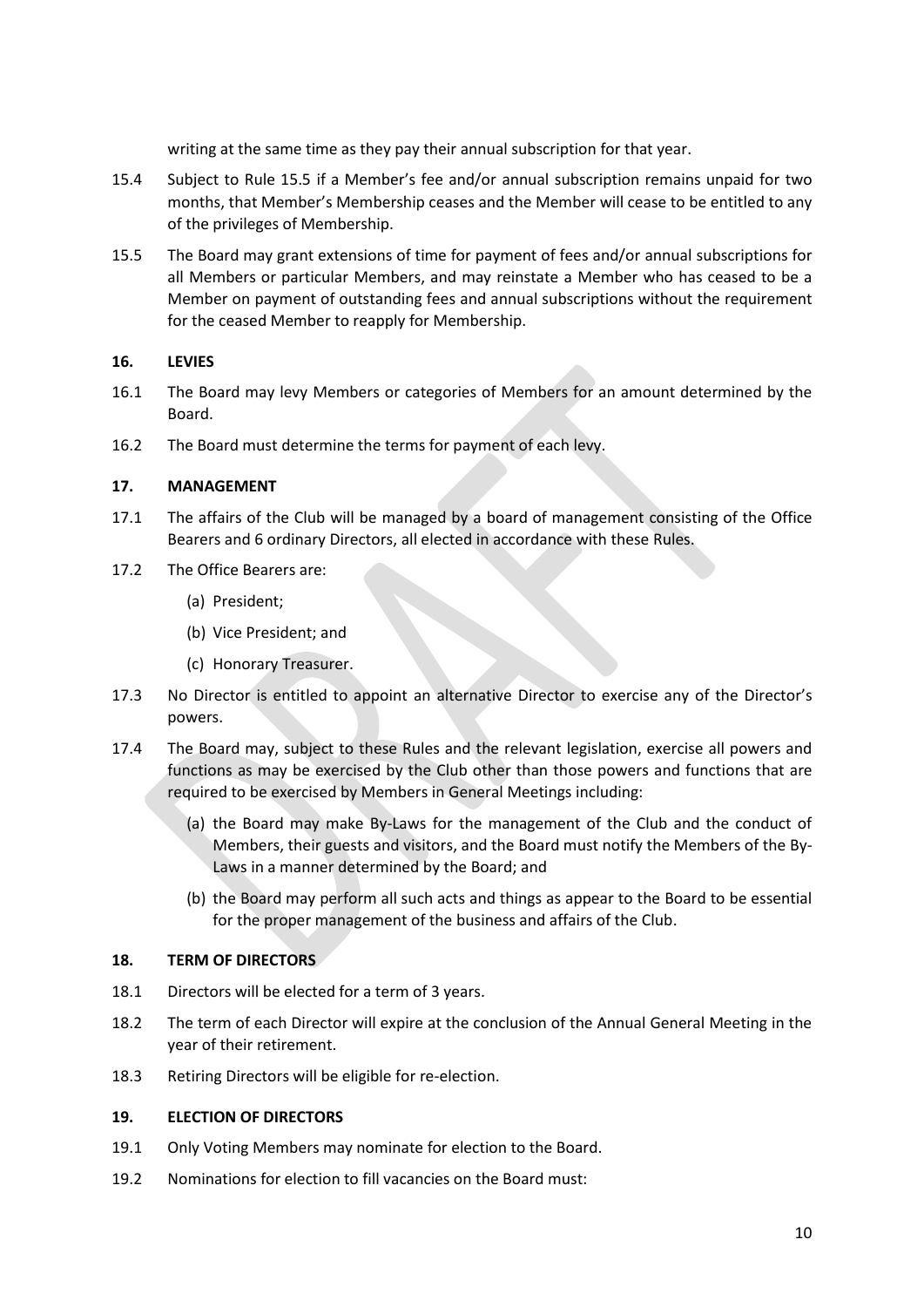- (a) be in writing on a form approved by the Board;
- (b) contain the name and signature of the nominee;
- <span id="page-12-1"></span>(c) include:
	- (i) the sporting club or community-based group to which the nominee aligned as indicated under Rule [10.2](#page-7-3) or under Rule [15.3](#page-10-4) if the nominee has changed their allegiance; and
	- (ii) the code of sport and/or the community organisation that the nominee represents as indicated under Rul[e 10.2\(d\)](#page-7-2) or under Rule [15.3](#page-10-4) if the nominee has changed their representation; and
- (d) be delivered to the Secretary no later than 30 days before the Annual General Meeting.
- 19.3 No later than 28 days before the Annual General Meeting in each year the Board must:
	- (a) meet to consider all nominations for election that have been received by the  $30<sup>th</sup>$  day before the Annual General Meeting;
	- (b) consider each nominee for election against the Election Criteria; and
	- (c) if the nominee meets the Election Criteria, approve the nominee as an Approved Candidate.
- 19.4 No later than the date of the Annual General Meeting, each Approved Candidate must, while the Club holds a liquor licence and/or gaming licence, complete and lodge with the Secretary the Approval Forms unless the Approved Candidate is currently an Approved Associated Individual. Failure to provide the completed Approval Forms in accordance with this Rule 19.4 will result in the Approved Candidate not being eligible for election. For clarity, the Approval Forms are completed if all the questions on the Approval Forms are completed by the Approved Candidate, even if any required attachments (eg police checks, ASIC searches) are not attached.

#### <span id="page-12-0"></span>**20. ELECTION CRITERIA**

- 20.1 The Election Criteria are the criteria adopted by the Board as the criteria required for election to the Board and must include at least the following criteria:
	- (a) commitment to the advancement of the Club's Objects set out in Rule [2;](#page-2-1)
	- (b) commitment to compliance with these Rules;
	- (c) possession of a skill-set identified by the Board to provide the in-coming Board with the skills necessary for proper management of the Club;
	- (d) election of the nominee will not result in there being:
		- (i) more than 1 Director being aligned with any 1 single sporting club or community based group;
		- (ii) more than 2 Directors representing any 1 single code of sport; or
		- (iii) less than 2 Directors representing community-based groups or bodies.
- <span id="page-12-2"></span>20.2 The Board must publish the Election Criteria on the Club's website no later than 35 days before the Annual General Meeting.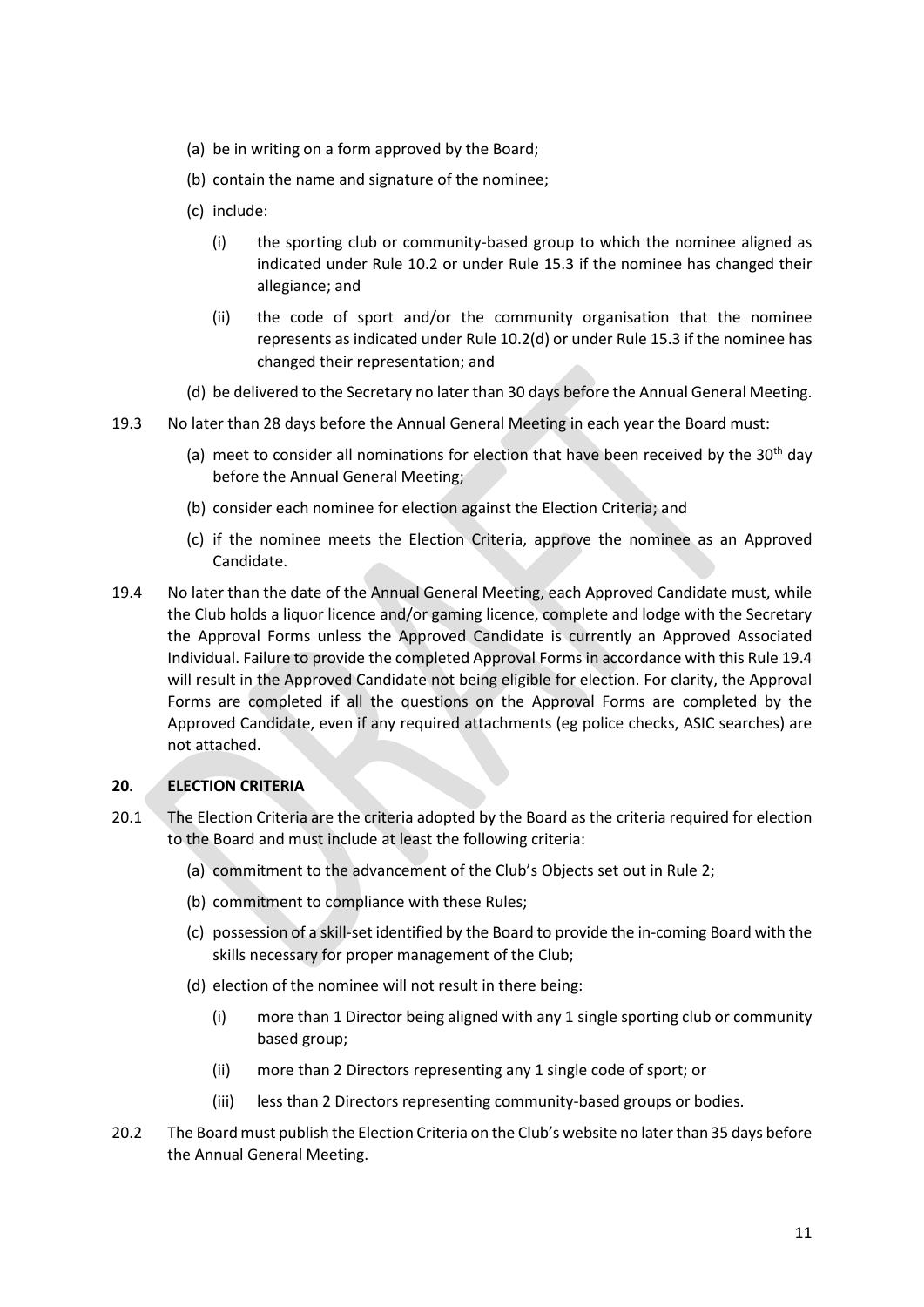- 20.3 For the purposes of Rule 20.1:
	- (a) a nominee may select to:
		- (i) be aligned with any one of the bodies indicated by the nominee under Rule [10.2\(c\)](#page-7-1) or, if the nominee has changed their allegiance, as changed under Rule [15.3;](#page-10-4) and
		- (ii) represent any one of the codes or organisations indicated by the nominee under Rule [10.2\(d\)](#page-7-2) or, if the nominee has changed their representation, as changed under Rule [15.3;](#page-10-4)
	- (b) if a nominee selects a sporting club or community-based group that was selected by a non-retiring Director, that nominee is ineligible to be an Approved Candidate;
	- (c) if there are 2 Non-Retiring Directors who represent the same sporting code, then any nominee who includes that sporting code under Rule [19.2\(c\)](#page-12-1) is ineligible to be an Approved Candidate; and
	- (d) the Board will determine whether a particular association is categorised as a "community-based group" or a "community organisation".

#### <span id="page-13-0"></span>**21. BALLOT FOR DIRECTORS**

- 21.1 This Rule [21](#page-13-0) is to be read subject to Rule [20.1\(d\)](#page-12-2) and Rule [22](#page-14-0) which provide for a spread of representation on the Board.
- 21.2 If the number of Approved Candidates is equal to the number of vacancies to be filled, the Approved Candidates will be deemed to be elected.
- 21.3 If the number of Approved Candidates is less than the number of vacancies to be filled, the Approved Candidates will be deemed to be elected and the unfilled vacancies on the Board will be casual vacancies.
- 21.4 If the number of Approved Candidates exceeds the number of vacancies to be filled, a ballot must be conducted.
- 21.5 If a ballot is to be conducted it must be conducted in the manner directed by the Board and in accordance with the following provisions in this Rule [21.](#page-13-0)
- 21.6 The Secretary must ensure that a list of the Approved Candidates is displayed in a conspicuous place at the Club's premises and on the Club's website for a period of at least 21 days prior to the Annual General Meeting.
- 21.7 The Board must appoint as returning officer one Voting Member who is not an Approved Candidate (**the Returning Officer**).
- 21.8 Each Approved Candidate will be entitled to appoint another Member to act as the Approved Candidate's scrutineer.
- 21.9 Voting Members must be able to cast their vote during a period of 14 days ending on the opening of the Annual General Meeting.
- 21.10 The Secretary must:
	- (a) keep a record of each Member who casts a vote;
	- (b) do all things reasonably necessary to ensure that each Member votes only once; and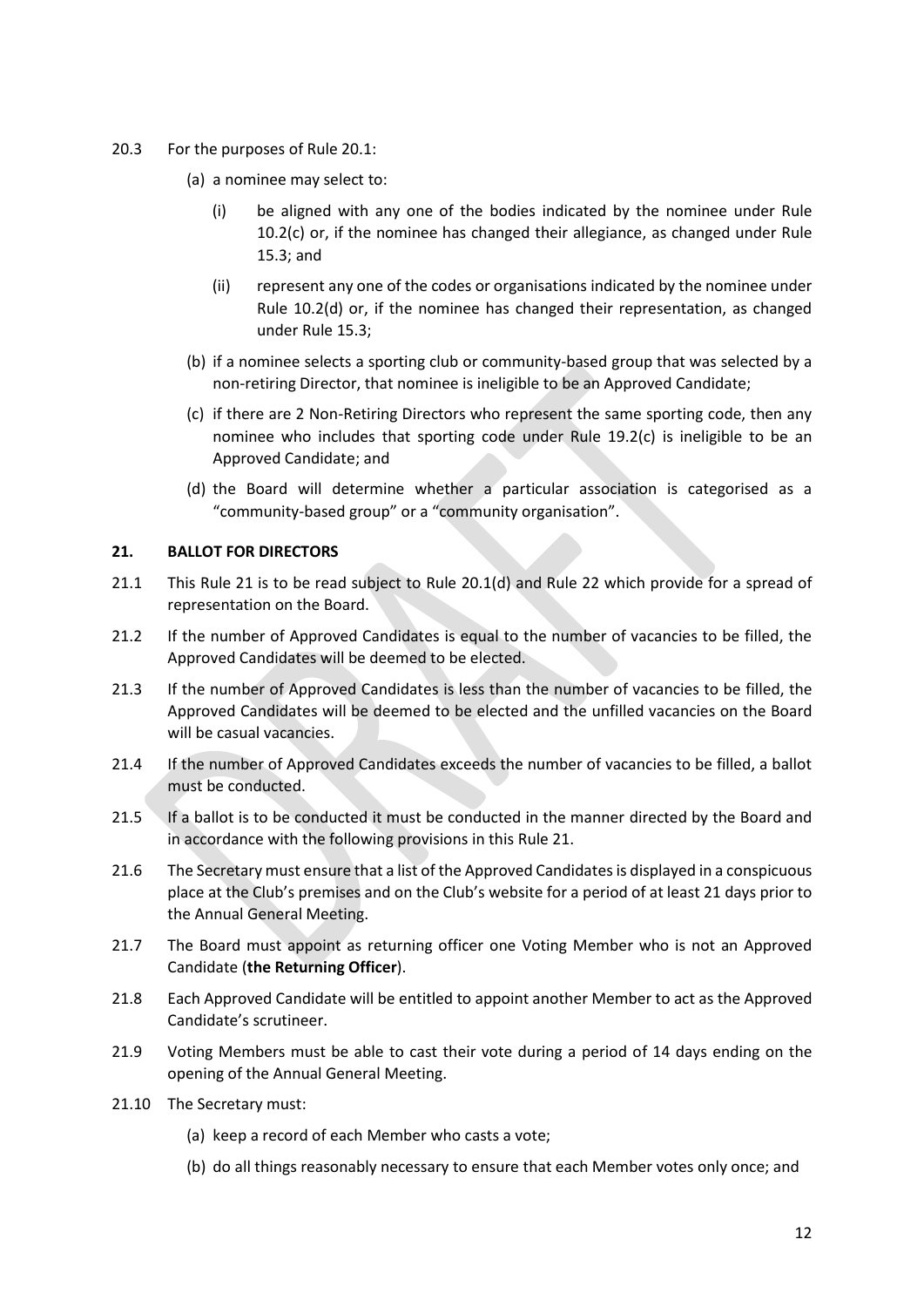- (c) deliver all votes cast to the Returning Officer at the Annual General Meeting.
- 21.11 The Returning Officer must count the votes in the presence of the scrutineers and must. despite any minor defects, attempt to give effect to each vote cast – in the event of a dispute as to the validity of a vote, the Returning Officer's decision will prevail.
- 21.12 The Approved Candidates receiving the highest number of votes will be elected subject to Rule [22.](#page-14-0)
- 21.13 The Returning Officer must report the results of the ballot to the chairman of the Annual General Meeting.
- 21.14 If 2 or more Approved Candidates receive an equal number of votes, the winner must be determined by lot conducted by the chairman of the Annual General Meeting.

## <span id="page-14-0"></span>**22. PROVISIONS FOR SPREAD OF REPRESENTATION ON THE BOARD**

- 22.1. If under Rule [21](#page-13-0) the election results in:
	- (a) more than 1 Director being aligned with the same sporting club or community-based group then:
		- (i) the Approved Candidate aligned with that sporting club or community based group with the highest number of votes will be elected; and
		- (ii) the other Approved Candidates aligned with that sporting club or community based group be will ineligible for election and the votes cast for them must not be counted.
- 22.2 If under Rule [21](#page-13-0) the election results in there being:
	- (a) more than 2 Directors representing the same sporting code or community organisation then:
		- (i) the Approved Candidate representing that sporting code or community organisation with the highest number of votes will be elected so that there are only 2 Directors representing that sporting code or community organisation; and
		- (ii) the other Approved Candidate representing that sporting code or community organisation will be ineligible for election and the votes cast for them must be not counted.
- 22.3 If under Rule [21](#page-13-0) the election results in there being less than 2 Directors representing community-based groups or community organisations, then the Approved Candidates representing community-based groups or community organisations with the highest number of votes will be elected so that there are at least 2 Directors representing community-based groups or community organisations.
- 22.4 If the processes set out in Rul[e 21](#page-13-0) and Rul[e 22](#page-14-0) result in positions on the Board not being filled, those positions will be casual vacancies which may be filled by the Board under Rule [24.2.](#page-16-1)

# <span id="page-14-1"></span>**23. ELECTION OF OFFICE BEARERS**

<span id="page-14-2"></span>23.1 As soon as practicable after the conclusion of the Annual General Meeting each year the Board must convene a Board Meeting, the only business of which will be the election of Office Bearers for the following year.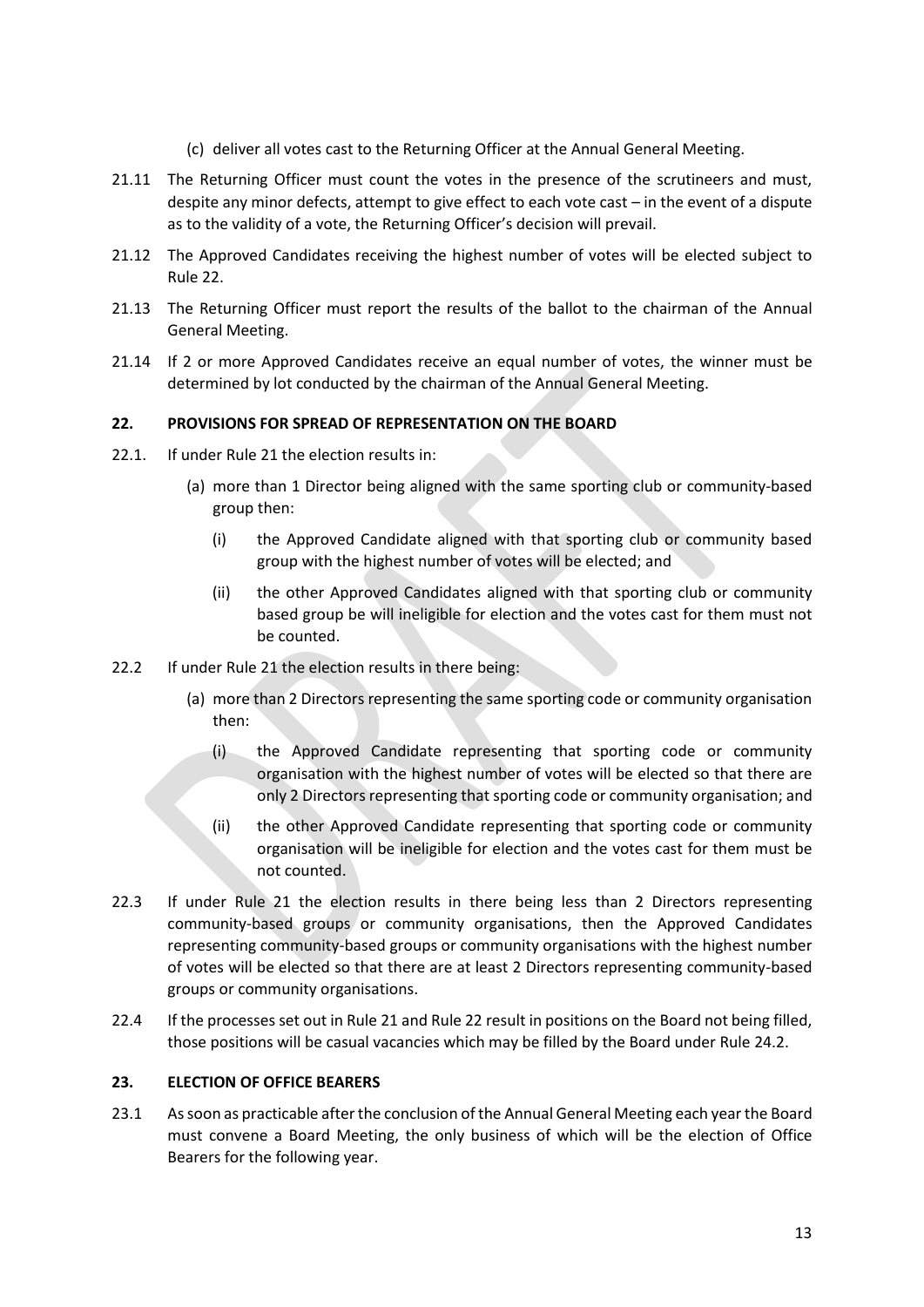- 23.2 The chairman of the meeting referred to in Rule [23.1](#page-14-2) will be determined by a vote of the Directors and if there is a tie in the vote for chairman, the chairman must be determined by lot between the Directors.
- 23.3 The chairman will call for nominations from the Directors for the following Office Bearers:
	- (a) President;
	- (b) Vice President; and
	- (c) Honorary Treasurer.
- 23.4 The nominators and the nominees for Office Bearers must be current Directors at the time of the meeting referred to in Rule [23.1.](#page-14-2)
- 23.5 The ballot for election of the Office Bearers must be conducted in such reasonable manner as the chairman determines subject to the following Rule [23.6.](#page-15-1)
- <span id="page-15-1"></span>23.6 Directors who are unable to be present at the meeting referred to in Rule [23.1](#page-14-2) must be entitled to nominate another Director to be an Office Bearer and to be nominated to be an Office Bearer, and must be allowed to vote for the election of Office Bearers by any reasonable means.
- 23.7 Subject to these Rules, Office Bearers will hold office until the conclusion of the Annual General Meeting following their election and will be eligible for re-election.

#### <span id="page-15-0"></span>**24. CASUAL VACANCIES**

- 24.1 A casual vacancy occurs in the position of a Director if:
	- (a) the Director ceases to be a Member;
	- (b) the Director has their Membership suspended or cancelled in accordance with Rul[e 13;](#page-8-2)
	- (c) the Director is absent from 3 consecutive Board Meetings without apology;
	- (d) the Director:
		- (i) has a material personal interest in a matter that relates to the affairs of the Club (**the Matter**);
		- (ii) participated in any discussion relating to the Matter at a Board Meeting or voted in relation to the Matter at a Board Meeting or General Meeting; and
		- (iii) the Directors who do not have a material personal interest in the Matter pass a resolution that the Director should vacate their Board position;
	- (e) the Director resigns their position by notice in writing given to the Secretary;
	- (f) the Director is removed from the Board in accordance with Rule [25](#page-16-0) by the Members at a General Meeting and the Members do not appoint a replacement Director at that General Meeting;
	- (g) the Director's term expires, and the position is not filled at a subsequent ballot at the Annual General Meeting held in accordance these Rules; and
	- (h) during any time that the Club holds a liquor licence or a gaming licence:
		- (i) if, within 3 months of the Director's election or appointment, they fail to become an Approved Associated Individual; or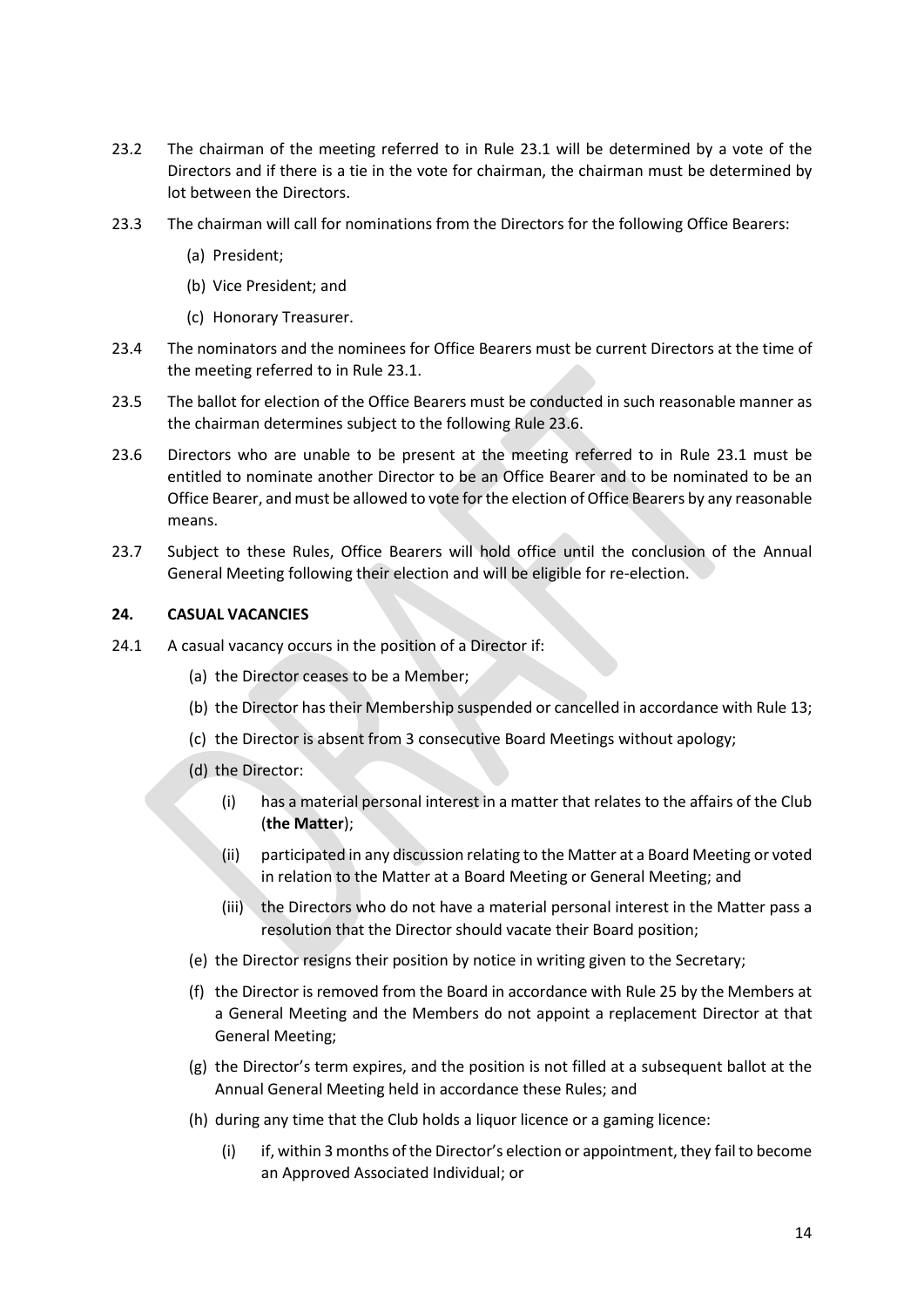(ii) if at any time during their term the Director becomes ineligible to be an Approved Associated Individual –

AND the Directors who are Approved Associated Individuals pass a resolution that the Director's position is vacated. Directors who are not Approved Associated Individuals must not participate in any deliberations of the Board involving gaming or liquor (or both if relevant) while they are not Approved Associated Individuals.

- <span id="page-16-1"></span>24.2 If a casual vacancy occurs in the position of a Director, the Board may appoint a Voting Member to fill the vacancy and the Member so appointed will hold the position for the remainder of the term that the vacating Director would have served.
- 24.3 If a casual vacancy occurs in the position of an Office Bearer, the Board may appoint one of its Members to the vacant Office.
- 24.4 If the number of Directors is less than 5, the remaining Directors must act to convene a Board Meeting for the sole purpose of appointing sufficient Directors to form a quorum and the Directors so appointed will hold the positions until the conclusion of the terms of the Directors they are replacing as designated by the remaining Directors.
- <span id="page-16-2"></span>24.5 If the number of Directors is reduced to zero, the Secretary (or if there is no Secretary, the Members who were Office Bearers at the previous Annual General Meeting, or any of them) must call a Special General Meeting for the purpose of filling all the Board vacancies, and take all actions that are necessary for that purpose.
- 24.6 The Voting Members present at the Special General Meeting convened under clause [24.5](#page-16-2) must determine which Directors elected at the Special General Meeting will hold their position for a term of 1 year and which will hold their position for a term of 2 years.

#### <span id="page-16-0"></span>**25. REMOVAL OF DIRECTOR**

- <span id="page-16-3"></span>25.1 The Members in a General Meeting may, by resolution, remove any Director before the expiration of their term and appoint any other Voting Member in their place to hold office until the expiration of the term of the removed Director.
- <span id="page-16-4"></span>25.2 Notice of intention to move a resolution referred to in Rule [25.1](#page-16-3) must be:
	- (a) signed by 100 Voting Members; and
	- (b) delivered to the Secretary.
- 25.3 As soon as practicable after receipt of the notice under Rule [25.2,](#page-16-4) the Secretary must give a copy of the notice to the Director to whom the resolution refers.
- <span id="page-16-5"></span>25.4 The Board must convene a Special General Meeting to be held no later than two months after receipt of the notice under Rule [25.2.](#page-16-4)
- <span id="page-16-6"></span>25.5 The Director to whom the resolution refers is entitled to put their case to Members by:
	- (a) giving the Secretary a written statement for circulation to Members; and
	- (b) speaking to the motion at the General Meeting convened under Rul[e 25.4.](#page-16-5)
- <span id="page-16-7"></span>25.6 Any written statement from the Director received under Rule [25.5\(a\)](#page-16-6) must be circulated by the Secretary to Members by:
	- (a) sending a copy to each Voting Member if there is time to do so; or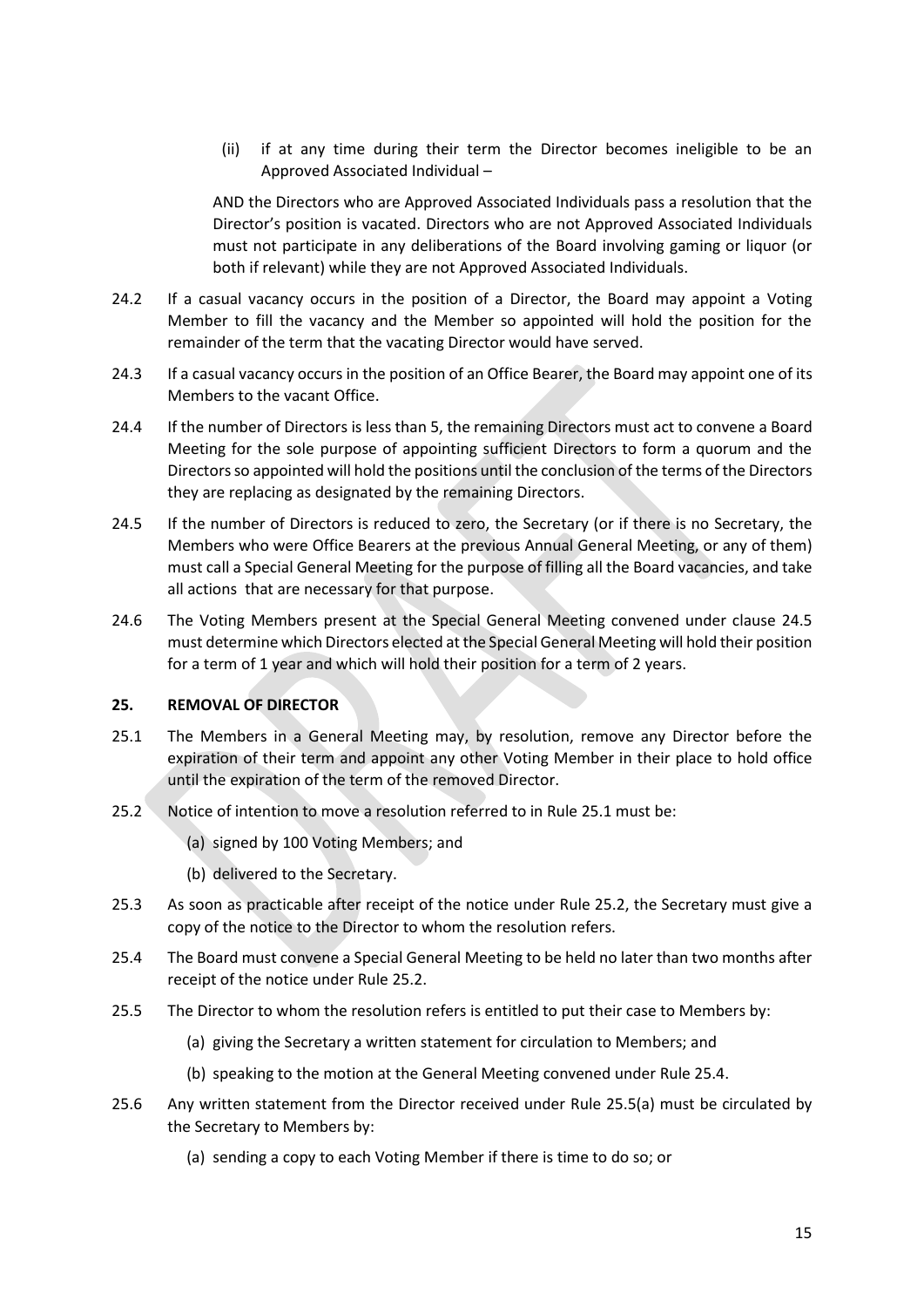- (b) if there is not time to comply with Rule 25.[6\(a\)](#page-16-7) having the statement distributed to Members attending the General Meeting and read out at the General Meeting before the resolution is voted on.
- 25.7 The Director's statement does not have to be circulated to Members if it is more than 1,000 words long or defamatory.
- 25.8 If a Director is removed in accordance with the Rule [25.1,](#page-16-3) the removal of the Director is not invalidated by the fact that the Members do not appoint another Voting Member to the Board, and if another Voting Member is not appointed to the Board, a casual vacancy will exist for the vacated Board position.

#### <span id="page-17-0"></span>**26. PROCEEDINGS OF THE BOARD**

- 26.1 The Board will meet as required.
- 26.2 Board Meetings may be convened in any appropriate manner approved by the Board which may include by telephone or appropriate electronic conference facilitation.
- <span id="page-17-2"></span>26.3 Any 3 Directors may require the Secretary to convene a special meeting of the Board, and the Secretary must, on the written requisition of 3 Directors, convene a special meeting of the Board.
- 26.4 No business will be transacted at any Board Meeting unless each Director has been given reasonable notice of the meeting and the agenda.
- 26.5 Any 5 Directors will constitute a quorum for the transaction of the business of a Board Meeting.
- <span id="page-17-3"></span>26.6 No business will be transacted unless a quorum is present either in person or by telephone or appropriate electronic facilitation, and if within half an hour of the time appointed for the Board Meeting a quorum is not present the chairman will adjourn the Board Meeting to an appropriate time and place unless the Board Meeting was a Board Meeting requisitioned by Directors pursuant to Rule [26.3](#page-17-2) in which case it lapses.
- 26.7 If a Board Meeting is adjourned in accordance with the Rule [26.6,](#page-17-3) each Director must be notified of the place and time for the adjourned Board Meeting.
- 26.8 At Board Meetings:
	- (a) the President, or in the President's absence or inability, the Vice-President, will preside; or
	- (b) if the President and the Vice-President are absent or unable, the remaining Directors must choose one of their number to preside.
- 26.9 Questions arising at a Board Meeting or of any sub-committee appointed by the Board must be determined on a show of hands or, if demanded by 2 Members, by a poll taken in such manner as the chairman may determine.
- 26.10 The chairman has a deliberative and a casting vote.
- 26.11 Subject to the requirement for a quorum the Board may act notwithstanding any vacancy on the Board.
- <span id="page-17-1"></span>**27. SUB-COMMITTEES**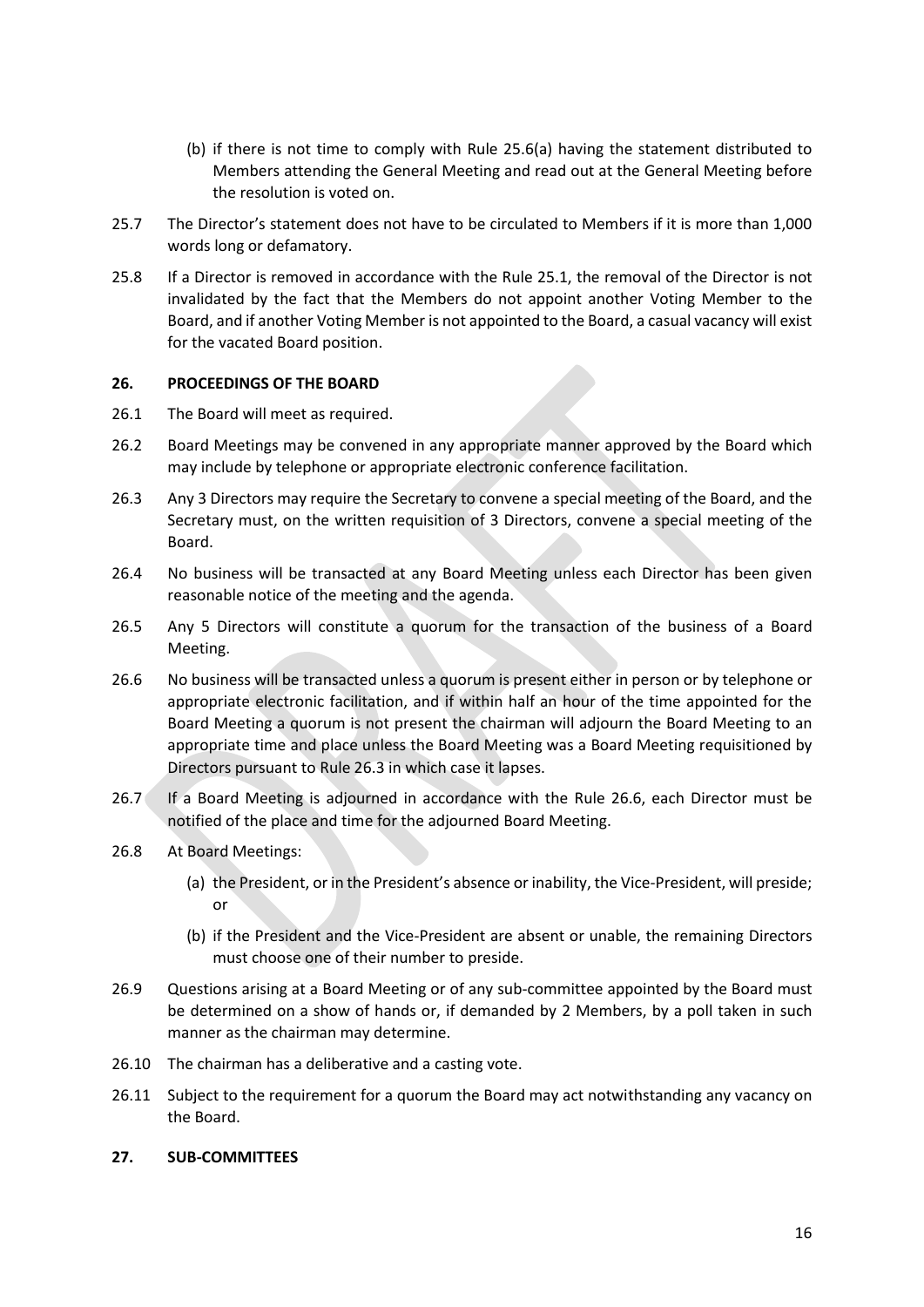- 27.1 The Board may appoint any sub-committees and may delegate to the sub-committees such of the Board's powers or duties as the Board may determine.
- 27.2 The business of sub-committees must be conducted in accordance with the direction of the Board and sub-committees must conform to any By-Laws.
- 27.3 All sub-committees must report to the Board and decisions of a sub-committee are subject to confirmation of the Board except where the sub-committee has been given express power to act by the Board.
- 27.4 The President will be ex-officio Members of all sub-committees.

## <span id="page-18-0"></span>**28. VALIDATING ACTS OF THE BOARD**

All acts done by any meeting of the Board or a sub-committee will, notwithstanding that it is afterwards discovered that there was some defect in the appointment of any 1 or more of the Directors or sub-committee Members, or that they or any of them were disqualified, be as valid as if any such person had been duly appointed and was qualified to be a Director or a sub-committee Member.

## <span id="page-18-1"></span>**29. INDEMNITY**

- 29.1 To the full extent allowed by law, no Director will be liable to the Club for any loss or expense unless the loss or expense is attributable to their own dishonesty or to the wilful commission by them of an act known by them to be a breach of trust or breach of duty.
- 29.2 To the full extent allowed by the law, the Board and each Director is at all times indemnified by the Club from and against any liability, loss or damage caused to or incurred by the Board or Director by reason of the bona fide exercise by the Board or a Director of any of the duties, powers or privileges conferred or imposed on them by these Rules.

# <span id="page-18-2"></span>**30. SECRETARY/EXECUTIVE OFFICER**

- 30.1 The Board must appoint a Secretary from among their number UNLESS the Board has engaged an Executive Officer (who may be titled CEO or Secretary/manager as determined by the Board), in which case the Executive Officer will be the Secretary for the purposes of the Act and must fulfil all the duties of the Secretary as set out in these Rules.
- 30.2 The Board may engage the Executive Officer on terms and conditions that the Board considers appropriate.
- 30.3 The Secretary must cause to be kept on the Club's premises minutes of the proceedings of all Board Meetings and General Meetings and must cause to be performed all other duties which under these Rules must be performed by the Secretary.
- 30.4 The Secretary must cause to be prepared and lodged with the relevant authorities all financial statements returns, statements and forms in accordance with any relevant legislation.

# <span id="page-18-3"></span>**31. AUDITOR**

- 31.1 The Club must appoint a qualified person to act as the Club's auditor, and whose appointment and removal must be in accordance with the Act.
- 31.2 The Secretary must ensure that the Club's auditor receives all notices of General Meetings and any other notice required by the Act to be served on the auditor.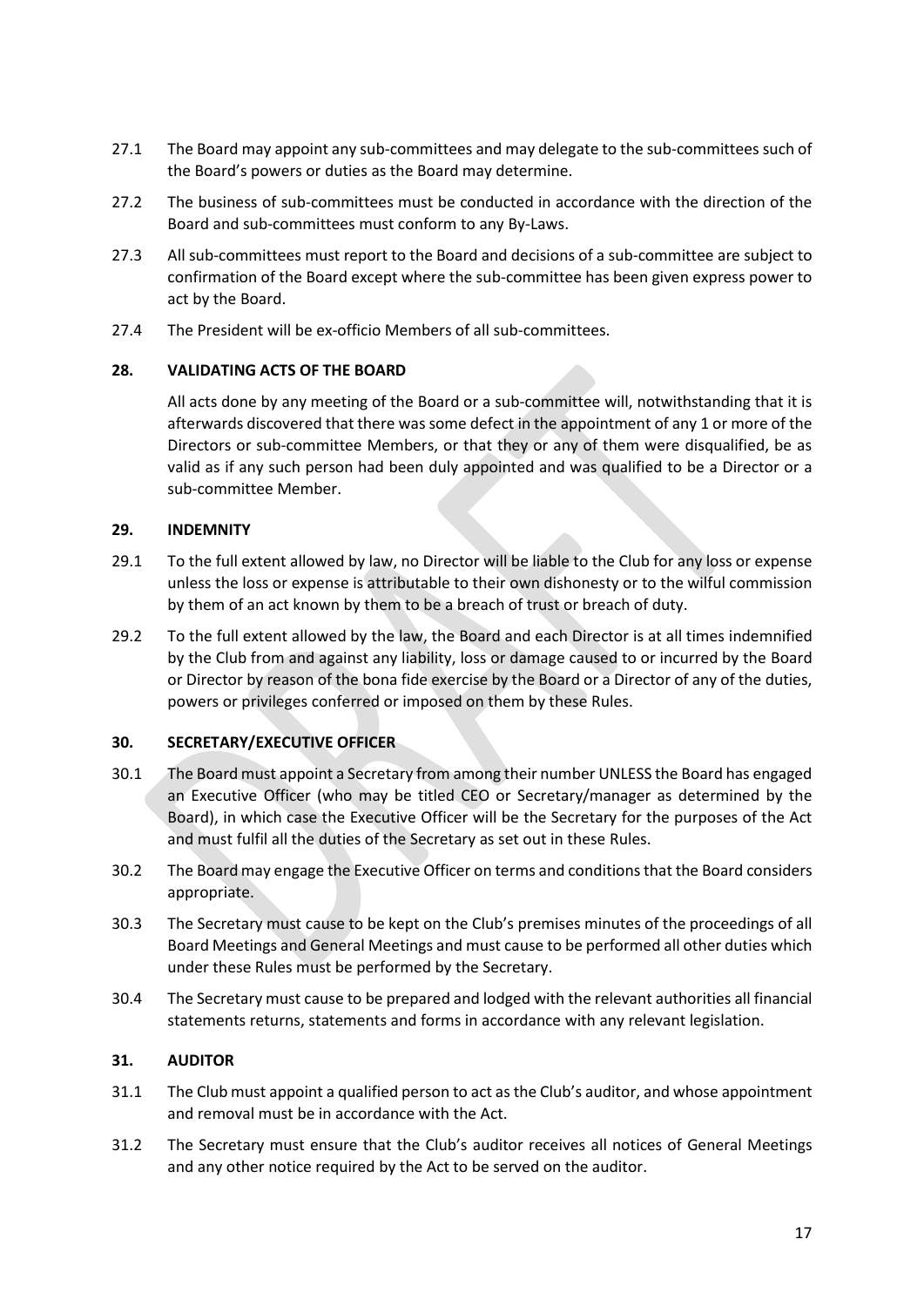#### <span id="page-19-0"></span>**32. ANNUAL GENERAL MEETINGS**

- 32.1 There must be an Annual General Meeting held on a day and at a place and time as the Board determines and in accordance the Act.
- 32.2 The Annual General Meeting must be specified as such in the notice convening it.
- 32.3 The ordinary business of the Annual General Meeting will be:
	- (a) to confirm the minutes of the last preceding Annual General Meeting and of any General Meeting held since that Annual General Meeting;
	- (b) to receive from the Board reports on the Club's transactions during the last preceding Financial Year;
	- (c) to declare the outcome of the election;
	- (d) to receive and consider the audited financial statement submitted by the Club in accordance any relevant legislation; and
	- (e) removal and/or appointment of the auditor (if required) in accordance with the Act.
- 32.4 The Annual General Meeting must transact special business of which notice is given in accordance with these Rules.
- 32.5 The Annual General Meeting is in addition to any other General Meetings that may be held in the same year.

#### <span id="page-19-1"></span>**33. SPECIAL GENERAL MEETINGS**

- 33.1 All General Meetings other than the Annual General Meeting are Special General Meetings.
- 33.2 The Board (but not individual Directors) may, whenever it thinks fit, convene a Special General Meeting.
- <span id="page-19-2"></span>33.3 If, but for this Rule [33.3,](#page-19-2) more than 18 months would elapse between Annual General Meetings, the Board must convene a Special General Meeting before the expiration of that period.
- 33.4 The Board must convene a Special General Meeting on the requisition in writing of Members representing not less than five percent of the Voting Members.
- 33.5 The number of Voting Members must be calculated as at the midnight before the request is given to the Secretary.
- 33.6 The requisition for a Special General Meeting must:
	- (a) state the business of the Special General Meeting;
	- (b) any resolution to be proposed at the Special General Meeting;
	- (c) contain the name and the signature of the Members making the requisition; and
	- (d) be delivered to the Secretary.
- 33.7 The requisition for a Special General Meeting may consist of several documents in a like form, each signed by one or more of the Members making the requisition.
- 33.8 The Board must call a Special General Meeting requisitioned by the Members in accordance with this Rule [33](#page-19-1) within 21 days of receipt of the requisition and must hold the Special General Meeting within 2 months of receipt of the requisition.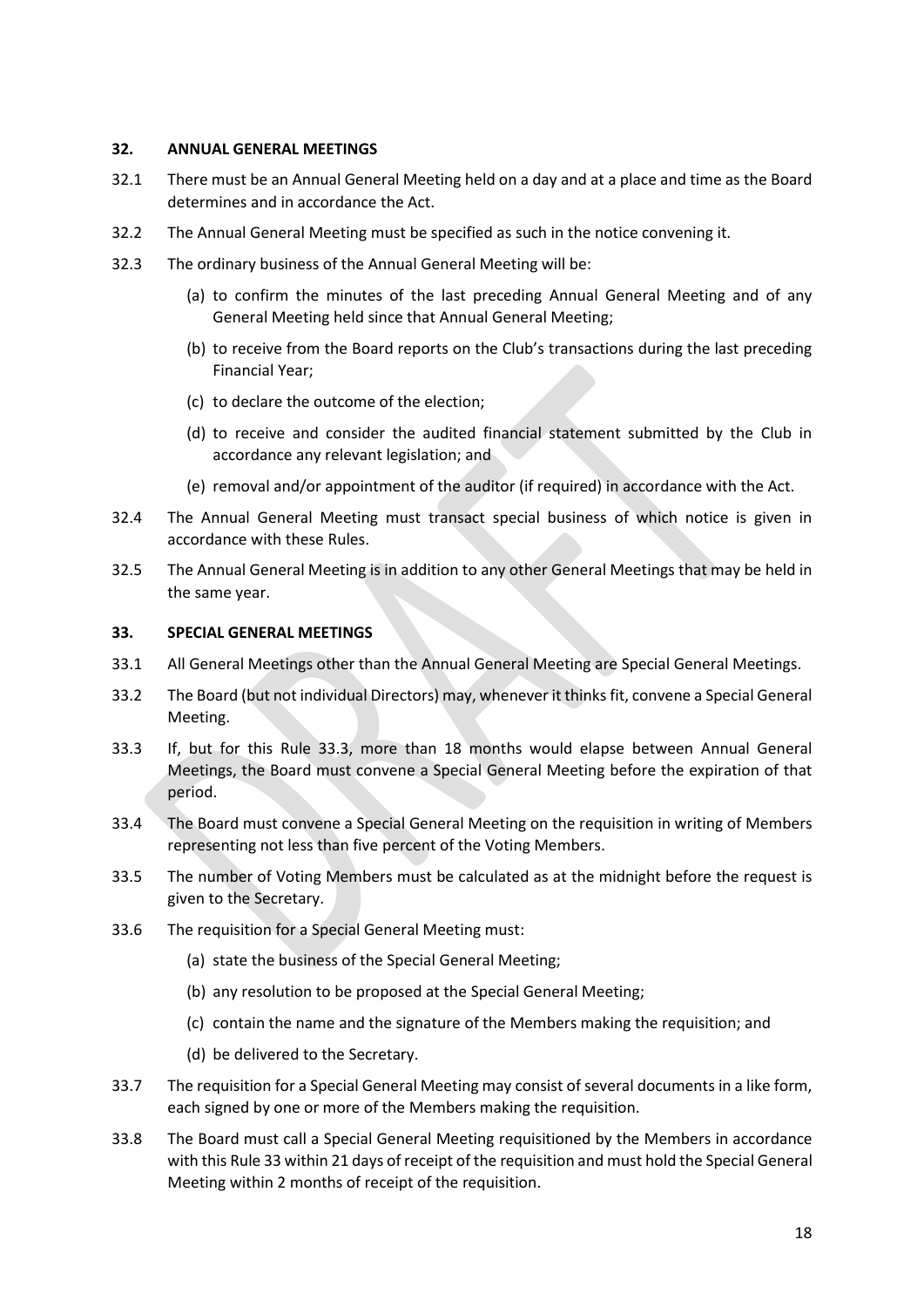- 33.9 If the Board does not cause a Special General Meeting to be held within 2 months after the date on which the requisition is delivered to the Secretary, the Members making the requisition, or any of them, may convene a Special General Meeting to be held not later than 3 months after the date on which the requisition is delivered to the Secretary.
- 33.10 A Special General Meeting convened by Members under this Rule [33](#page-19-1) must be convened in the same manner as nearly as possible as General Meetings convened by the Board and all reasonable expenses incurred in convening the Special General Meeting must be refunded by the Club to the persons incurring the expenses.

## <span id="page-20-0"></span>**34. NOTICE OF MEETINGS**

- 34.1 The Secretary must, at least 21 days before the date fixed for holding a General Meeting, cause a notice of the General Meeting to be posted on the notice Board in the Club house and sent to all Voting Members.
- 34.2 The notice of the General Meeting must state:
	- (a) the place, date and time of the General Meeting;
	- (b) the nature of the business to be transacted at the General Meeting; and
	- (c) that Voting Members may appoint any other Voting Member to be their proxy at the General Meeting.
- 34.3 No business other than that set out in the notice convening the General Meeting may be transacted at the General Meeting.
- 34.4 A Voting Member desiring to bring any business before a General Meeting must give notice of that business in writing to the Secretary at least 28 days prior to the General Meeting, and the Secretary must include that business in the notice calling the next General Meeting that is held not less than 28 days after the receipt of the notice.
- 34.5 The Secretary must give the auditor:
	- (a) notice of General Meetings in the same way as the Members are given notices of General Meetings; and
	- (b) any other communications relating to a General Meeting that a Voting Member is entitled to receive.

# <span id="page-20-1"></span>**35. PROCEEDINGS AT MEETINGS**

- 35.1 All business that is transacted at a Special General Meeting and all business that is transacted at the Annual General Meeting, except that specially referred to in these Rules as being the ordinary business of the Annual General Meeting, is special business.
- 35.2 Twenty Voting Members present in person or by proxy constitute a quorum for the transaction of the business of a General Meeting.
- 35.3 No item of business will be transacted at a General Meeting unless a quorum of Members entitled under these Rules to vote is present during the time when the General Meeting is considering that item.
- 35.4 If within half an hour after the appointed time for the commencement of a General Meeting, a quorum is not present, the General Meeting, if convened upon the requisition of Members, will be dissolved and in any other case will stand adjourned for half an hour and will be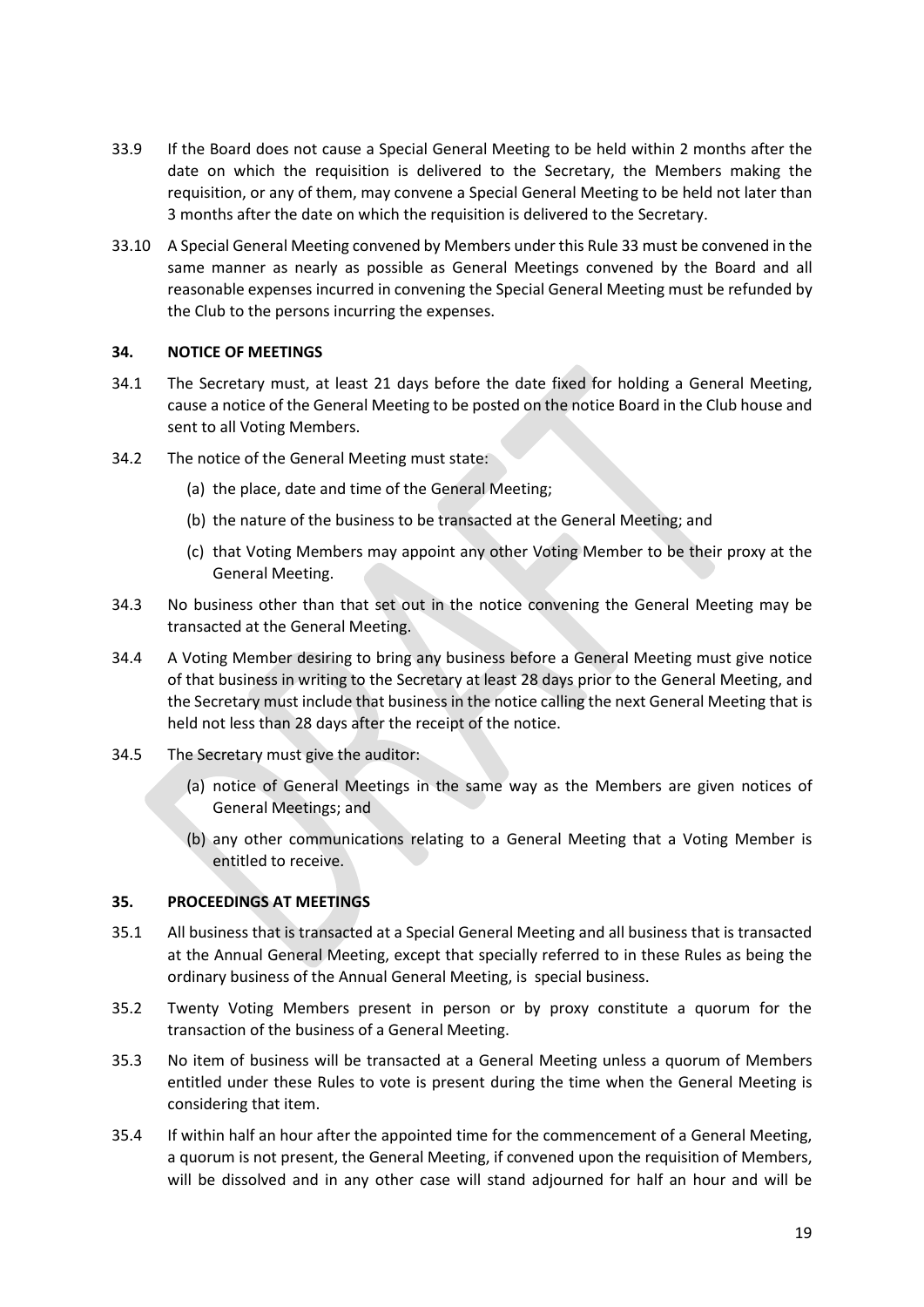reconvened half hour later (ie 1 hour after the original time for commencement) at the same place – unless another place or time (which is longer than half hour) is specified by the chairman at the time of the adjournment – and if at the adjourned General Meeting the quorum is not present within half an hour after the time appointed for the commencement of the General Meeting, the Members present (being not less than ten) will be a quorum.

- 35.5 The President, or in the President's absence or inability, the Vice-President must preside as chairman at each General Meeting.
- 35.6 If the President and the Vice-President are absent from a General Meeting or unable to preside, the Members present must elect one of their number to preside as chairman at the General Meeting.
- 35.7 The chairman of a General Meeting at which a quorum is present may, with the consent of the General Meeting, adjourn the General Meeting to a time and place agreed by the General Meeting, but no business may be transacted at an adjourned General Meeting other than business left unfinished at the General Meeting at which the adjournment took place.
- <span id="page-21-0"></span>35.8 Where a General Meeting is adjourned for 14 days or more, a notice of the adjourned General Meeting must be given as in the case of any General Meeting.
- 35.9 Except as provided in Rule [35.8,](#page-21-0) or when the time and place for the adjourned General Meeting is not agreed upon at the General Meeting, it is not necessary to give notice of an adjournment or of the business to be transacted at an adjourned General Meeting.
- 35.10 A question arising at a General Meeting must be determined on a show of hands and unless before or on the declaration of the show of hands a poll is demanded, a declaration by the chairman that a resolution has, on a show of hands been:
	- (a) carried;
	- (b) carried unanimously;
	- (c) carried by a particular majority; or
	- $(d)$  lost –

and an entry to that effect in the Club's minute book is evidence of the fact, without proof of the number or proportion of the votes recorded in favour of, or against, that resolution.

- 35.11 Upon any question arising at a General Meeting, each Voting Member in attendance (personally or by proxy) has 1 vote only, except in the event of an equality of votes when the chairman will have a second or casting vote.
- 35.12 All votes must be given personally or by proxy.
- 35.13 If at a General Meeting a poll on any question is demanded by not less than t3hree Members, it must be taken at that General Meeting in the manner as reasonably directed by the chairman.
- 35.14 A poll that is demanded on the election of a chairman or on a question of an adjournment must be taken forthwith and a poll that is demanded on any other question will be taken at such time before the close of the meeting as directed by the chairman.
- 35.15 If a Member in attendance at a General Meeting either personally or by proxy abstains from voting on a resolution, their vote will not be included in the calculation of whether the required majority was in favour of the resolution.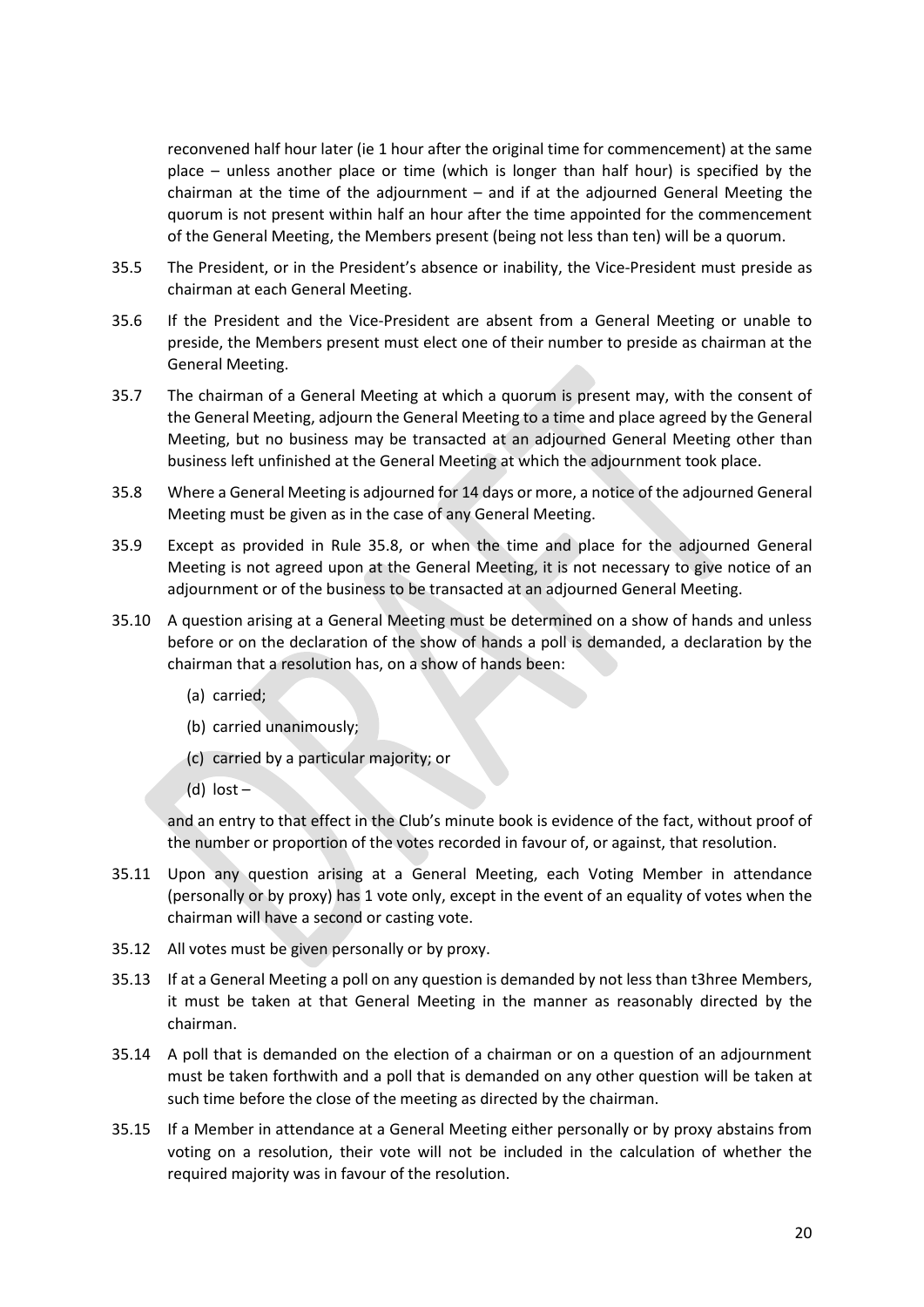35.16 A Member is not entitled to vote at any General Meeting if they have any outstanding annual subscription or fees.

#### <span id="page-22-0"></span>**36. PROXY VOTING**

- 36.1 A Voting Member may appoint any other Voting Member as the first-mentioned Member's proxy, to vote on any question arising at a General Meeting or an adjourned General Meeting.
- 36.2 The appointment of a proxy must be made in writing on a form approved by the Board.
- 36.3 A Voting Member may instruct their proxy to vote in favour of or against any proposed resolution. In the absence of such instruction, the proxy may use their reasonable discretion and vote as they think fit.
- 36.4 A Member may withdraw the appointment of a proxy at any time prior to the proxy casting the proxy vote.

#### <span id="page-22-1"></span>**37. MEMBERS REGISTER**

- 37.1 The Secretary must cause to be kept on the Club's premises a register of the Members setting out the following details:
	- (a) the names and addresses (including the means of electronic communications eg email &/or fax numbers) of all Members;
	- (b) the date of the latest payment by each Member of their annual subscription;
	- (c) the sporting clubs and/or the community-based groups (if any) to which the Member has indicated their allegiance under Rule [10.2\(d\)](#page-7-2) or if the Member has changed their allegiance, as changed under Rule [15.3;](#page-10-4) and
	- (d) the codes of sport and/or the community organisations which the Member represents as indicated under [10.2\(d\)](#page-7-2) has indicated or if the Member has changed their representation, as changed under Rule [15.3.](#page-10-4)
- 37.2 Members must notify to the Secretary of any change in their details as soon as practicable including changes to their address, contact details and the Member's nominations under Rule [10.2\(c\)](#page-7-1) and representation under [10.2\(d\).](#page-7-2)

#### <span id="page-22-2"></span>**38. VISITORS TO THE CLUB**

- 38.1 Subject to any By-Laws, Members may introduce visitors to the Club as guests of the Members.
- 38.2 A visitor must not be supplied with liquor in the Club's premises unless the visitor is:
	- (a) a guest in the company of a Member; or
	- (b) an authorised gaming visitor (as defined in the *Liquor Control Reform Act* 1998).
- 38.3 Authorised gaming visitors to the Club must:
	- (a) produce evidence of their residential address before being admitted to the licensed premises of the Club;
	- (b) carry identification at all times whilst on the licensed premises of the Club; and
	- (c) comply with all relevant Rules and By-Laws whilst on the licensed premises of the Club.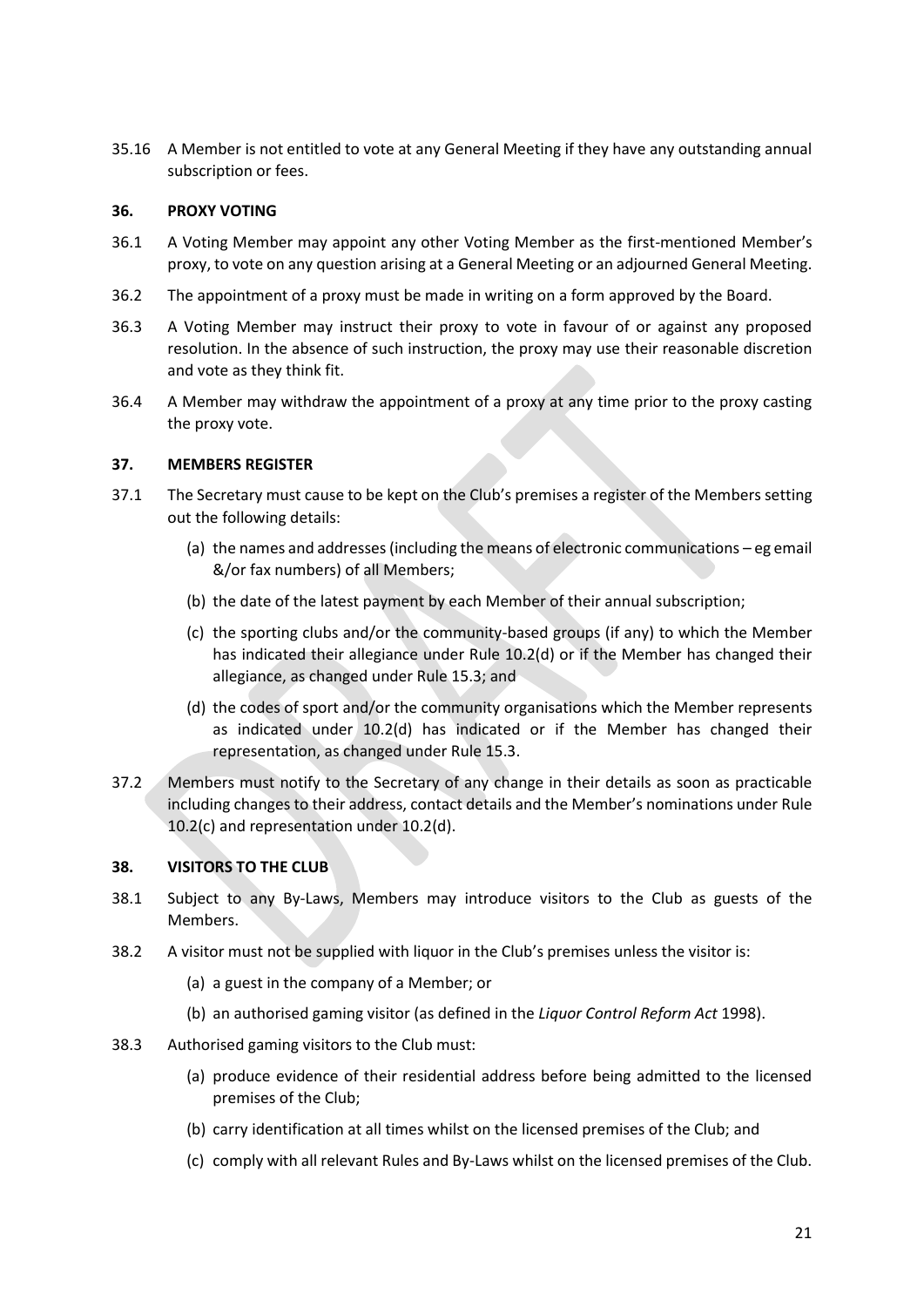#### <span id="page-23-0"></span>**39. VISITORS' REGISTER**

- 39.1 The Club must maintain a visitors' register recording the name of each visitor to the Club, the date of admission and whether the visitor was:
	- (a) introduced as a guest of Member in which case the register must record the name of the introducing Member; or
	- (b) an authorised gaming visitor in which case the register must record the residential address of the visitor.

# <span id="page-23-1"></span>**40. ALTERATION OF RULES INCLUDING OBJECTS**

No alteration or addition to these Rules may be made except by means of a special resolution at a General Meeting where:

- (a) 21 days notice of the intention to propose the resolution has been sent to each Voting Member; and
- (b) the special resolution of the General Meeting must be passed by a majority of at least 75% of the Voting Members present and voting in person or by proxy.

## <span id="page-23-2"></span>**41. NOTICES**

- 41.1 Unless otherwise provided in these Rules, a notice may be served by or on behalf of the Club on any Member either personally or by sending it by facsimile or electronic transmission or post to the Member at their address shown in the Members Register.
- 41.2 Where a document is properly addressed and sent to a person, the document will, unless the contrary is proved, be deemed to have been given to the person at the time at which the document would have been delivered in the ordinary course of events for that type of delivery.

# <span id="page-23-3"></span>**42. WINDING UP OR CANCELLATION**

- <span id="page-23-5"></span>42.1 The Voting Members at a General Meeting may, by special resolution vote for the dissolution of the Club.
- <span id="page-23-6"></span>42.2 The special resolution under Rul[e 42.1](#page-23-5) will have no effect unless:
	- (a) the resolution is confirmed at a Special General Meeting held not less than 1 month after the meeting referred to in the previous rule [42.1;](#page-23-5)
	- (b) not less than 50% of the Voting Members are present in person or by proxy at the Special General Meeting; and
	- (c) not less than 75% of the Voting Members present in person or by proxy at the Special General Meeting vote in favour of the resolution.
- 42.3 If the conditions set out in the previous rule [42.2](#page-23-6) are met, the Board must proceed to realise the Club's property and after the discharge of all liabilities must proceed to allocate all moneys to local organisations with similar purposes to the Club's Objects as specified by the majority of Members at the General Meeting referred to in rule [42.1](#page-23-5) and after completion of distribution the Club must be dissolved.
- <span id="page-23-4"></span>42.4 Every Member undertakes to contribute an amount not exceeding \$10 to the Club's property if the Club is wound up while they are a Member, or within 1 year after they cease to be a